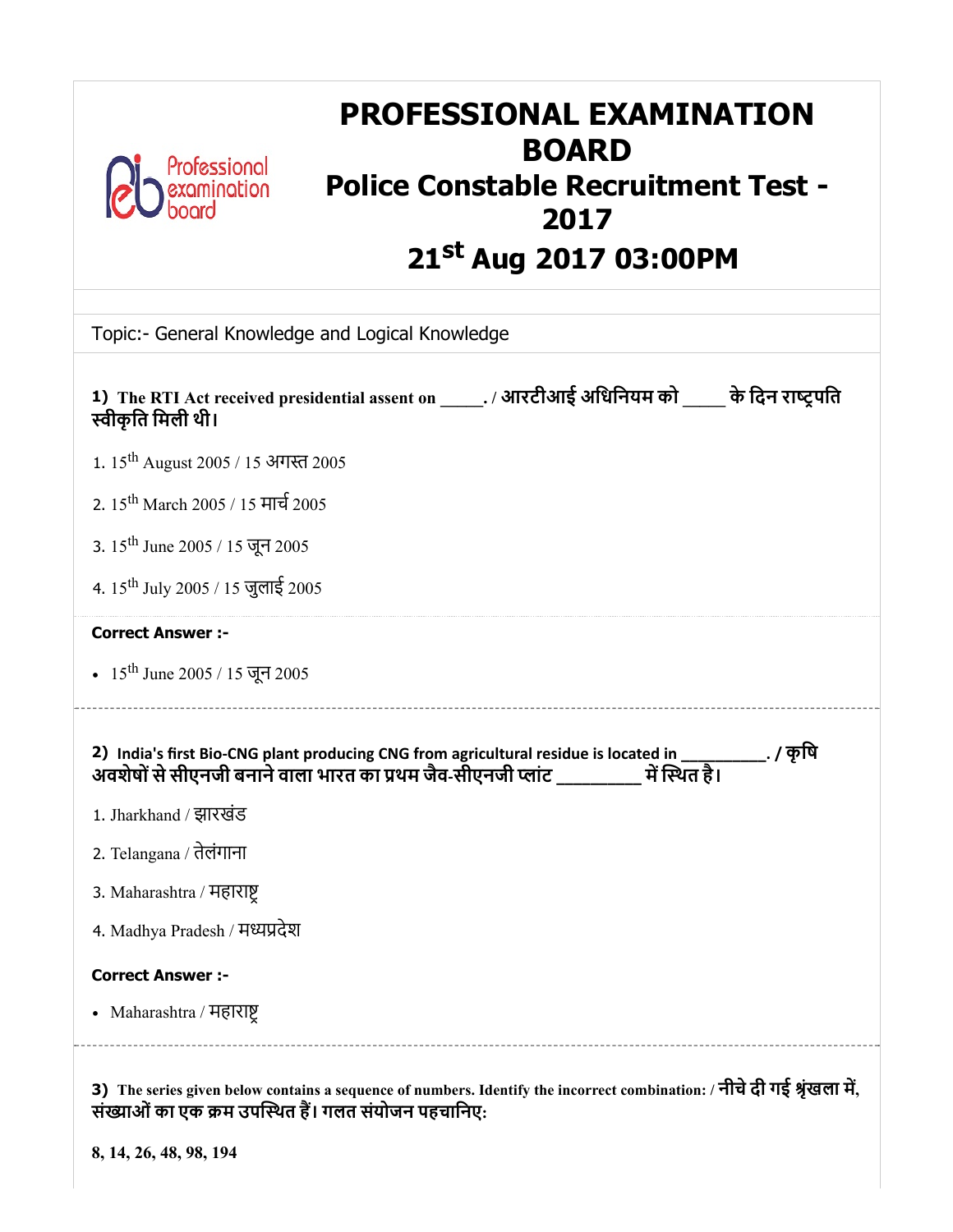| 1.98                                                                                                                                                                             |
|----------------------------------------------------------------------------------------------------------------------------------------------------------------------------------|
| 2.48                                                                                                                                                                             |
| 3.14                                                                                                                                                                             |
| 4.194                                                                                                                                                                            |
| <b>Correct Answer :-</b>                                                                                                                                                         |
| • 48                                                                                                                                                                             |
|                                                                                                                                                                                  |
| 4) The series given below contains a sequence of numbers. Identify the incorrect combination: / नीचे दी गई श्रृंखला में,<br>संख्याओं का एक क्रम उपस्थित हैं। गलत संयोजन पहचानिए: |
| 23, 29, 31, 37, 39, 44                                                                                                                                                           |
| 1.31                                                                                                                                                                             |
| 2.39                                                                                                                                                                             |
| 3.37                                                                                                                                                                             |
| 4.44                                                                                                                                                                             |
| <b>Correct Answer :-</b>                                                                                                                                                         |
| $\bullet$ 44                                                                                                                                                                     |
|                                                                                                                                                                                  |
|                                                                                                                                                                                  |
| 5) Select the option that is true about the Statements and Conclusions given: / उस विकल्प का चयन कीजिए जो कि<br>दिए गए कथनों और निष्कर्षों के बारे में सही है:                   |
| Statements: / कथन:                                                                                                                                                               |
| Some girls are dancers / कुछ लड़कियां नर्तकी हैं<br>No girl can sing / कोई लड़की गा नहीं सकती है                                                                                 |
| Conclusions: / निष्कर्षः<br>I. Boys can sing / लड़के गा सकते हैं<br>II. Some dancers can sing / कुछ नर्तक गा सकते हैं                                                            |
| 1. both conclusion I and II follows / निष्कर्ष I और II दोनों अनुसरण करते हैं                                                                                                     |
| 2. only conclusion I follows / केवल निष्कर्ष I अनुसरण करता है                                                                                                                    |
| 3. only conclusion II follows / केवल निष्कर्ष II अनुसरण करता है                                                                                                                  |
| 4. neither conclusion I nor conclusion II follows / न ही निष्कर्ष I और न ही निष्कर्ष II अनुसरण करते हैं                                                                          |

<sup>•</sup> neither conclusion I nor conclusion II follows / न ही निष्कर्ष I और न ही निष्कर्ष II अनुसरण करते हैं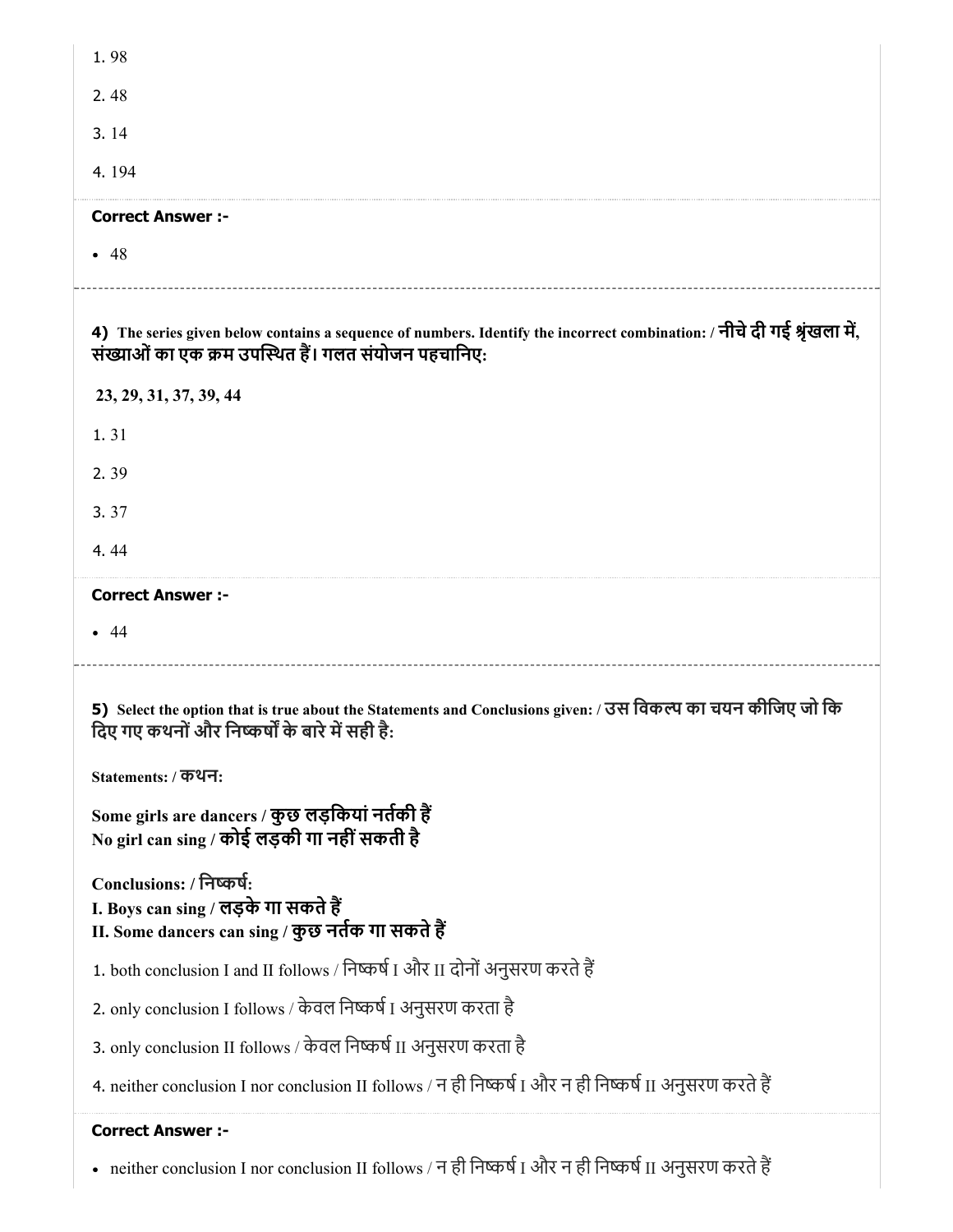6) Select the option that is true about the Statements and Conclusions given: : / उस िवक का चयन 7) Select the option that is true about the Statements and Conclusions given: / उस िवक का चयन कीजिए जो कि दिए गए कथनों और निष्कर्षों के बारे में सही है: Statements: / कथन: Some kids are teenagers / कुछ बच्चे किशोर है Some teenagers are intelligent / कुछ किशोर बुद्धिमान हैं Conclusions: / िनकष: I. Some kids are not intelligent / कुछ बच्चे बुद्धिमान नहीं हैं II. Some teenagers are not intelligent / कुछ किशोर बुद्धिमान नहीं हैं 1. both conclusion I and II follows / निष्कर्ष I और II दोनों अनुसरण करते हैं 2. only conclusion I follows / केवल निष्कर्ष I अनुसरण करता है 3. only conclusion II follows / केवल निष्कर्ष II अनुसरण करता है 4. neither conclusion I nor conclusion II follows / न ही निष्कर्ष I और न ही निष्कर्ष II अनुसरण करते हैं Correct Answer :- • neither conclusion I nor conclusion II follows / न ही निष्कर्ष I और न ही निष्कर्ष II अनुसरण करते हैं कीजिए जो कि दिए गए कथनों और निष्कर्षों के बारे में सही है: Statements: / कथन: All wires are threads / सभी तार धागेह All threads are ribbons / सभी धागे फीते हैं Conclusions: / िनकष: I. All ribbons are wires / सभी फीते धागे हैं II. All wires are ribbons / सभी तार फीतेह 1. both conclusion I and II follows / निष्कर्ष I और II दोनों अनुसरण करते हैं 2. only conclusion I follows / केवल निष्कर्ष I अनुसरण करता है 3. only conclusion II follows / केवल निष्कर्ष II अनुसरण करता है 4. neither conclusion I nor conclusion II follows / न ही निष्कर्ष I और न ही निष्कर्ष II अनुसरण करते हैं Correct Answer :- •  $\,$  only conclusion II follows / केवल निष्कर्ष II अनुसरण करता है

8) Who is the Home Minister of India? / भारत केगृह मंी कौन है?

1. Arun Jaitley / अण जेटली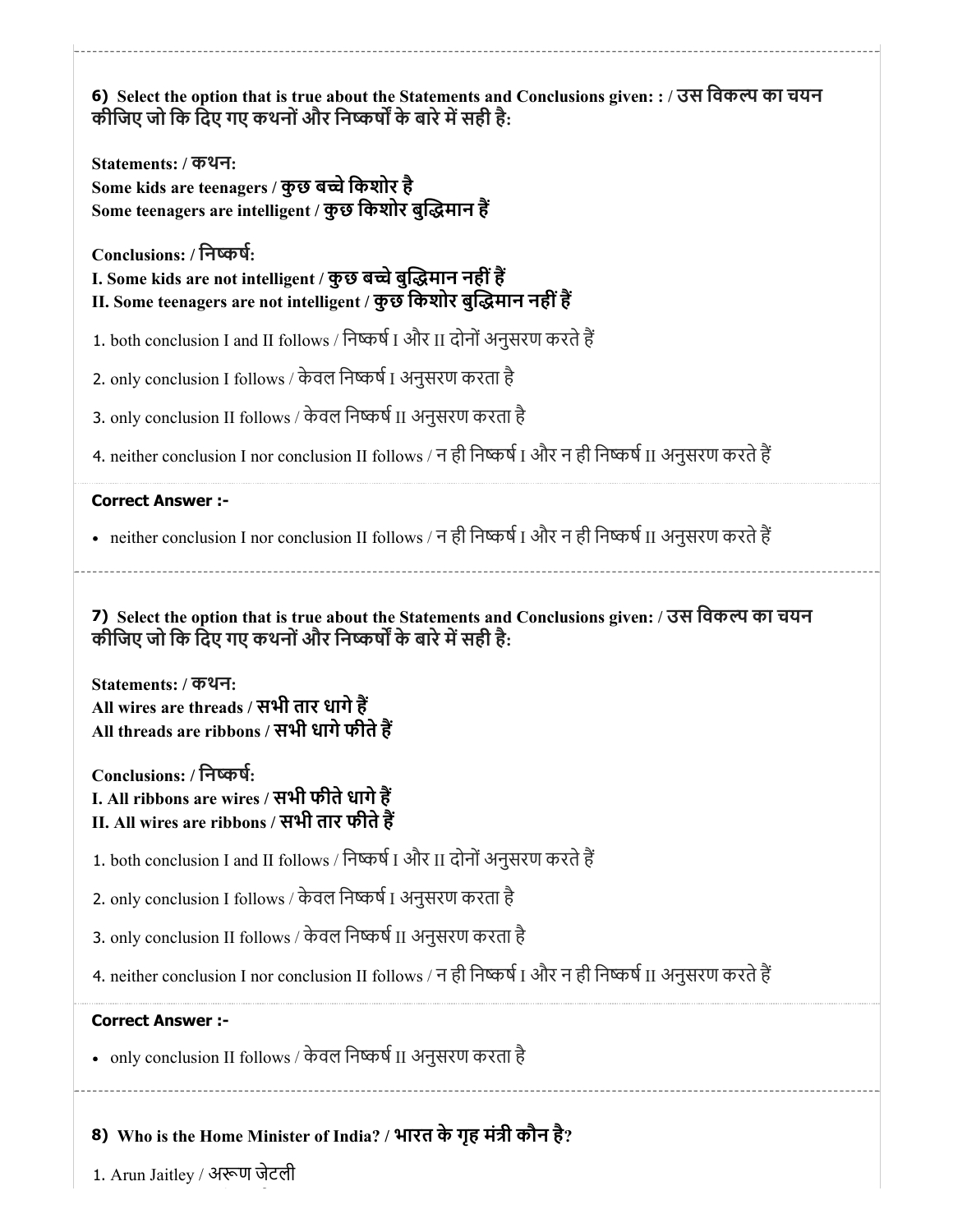| 2. Piyush Goyal / पीयूष गोयल                                                                                                                                     |
|------------------------------------------------------------------------------------------------------------------------------------------------------------------|
| 3. Rajnath Singh / राजनाथ सिंह                                                                                                                                   |
| 4. Nitin Gadkari / नितिन गडकरी                                                                                                                                   |
| <b>Correct Answer :-</b>                                                                                                                                         |
| • Rajnath Singh / राजनाथ सिंह                                                                                                                                    |
| 9) Who is the Prime Minister who has had the longest term in office? / वह प्रधानमंत्री कौन हैं जिनका सबसे<br>लंबी अवधि का कार्यकाल रहा है?                       |
| 1. Jawaharlal Nehru / जवाहर लाल नेहरू                                                                                                                            |
| 2. Manmohan Singh / मनमोहन सिंह                                                                                                                                  |
| 3. Indira Gandhi / इंदिरा गांधी                                                                                                                                  |
| 4. Lal Bahadur Shastri / लाल बहादुर शास्त्री                                                                                                                     |
| <b>Correct Answer :-</b>                                                                                                                                         |
| • Jawaharlal Nehru / जवाहर लाल नेहरू                                                                                                                             |
|                                                                                                                                                                  |
| 10) How many political parties in India have the National Party Status? / भारत में कितने राजनैतिक दलों<br>के पास राष्ट्रीय दल का दर्जा (नेशनल पार्टी स्टेटस) है? |
| 1.7                                                                                                                                                              |
| 2.12                                                                                                                                                             |
| 3.5                                                                                                                                                              |
| 4.3                                                                                                                                                              |
| <b>Correct Answer:-</b>                                                                                                                                          |
| $\bullet$ 7                                                                                                                                                      |
|                                                                                                                                                                  |
| 11) The Judges of the Supreme Court can be removed by / सर्वोच्च न्यायालय के न्यायाधीशों को किसके द्वारा<br>हटाया जा सकता है?                                    |

- 2. Law minister / कानून मंत्री
- 3. The President / राष्ट्रपति
- 4. Prime Minister / धान मंी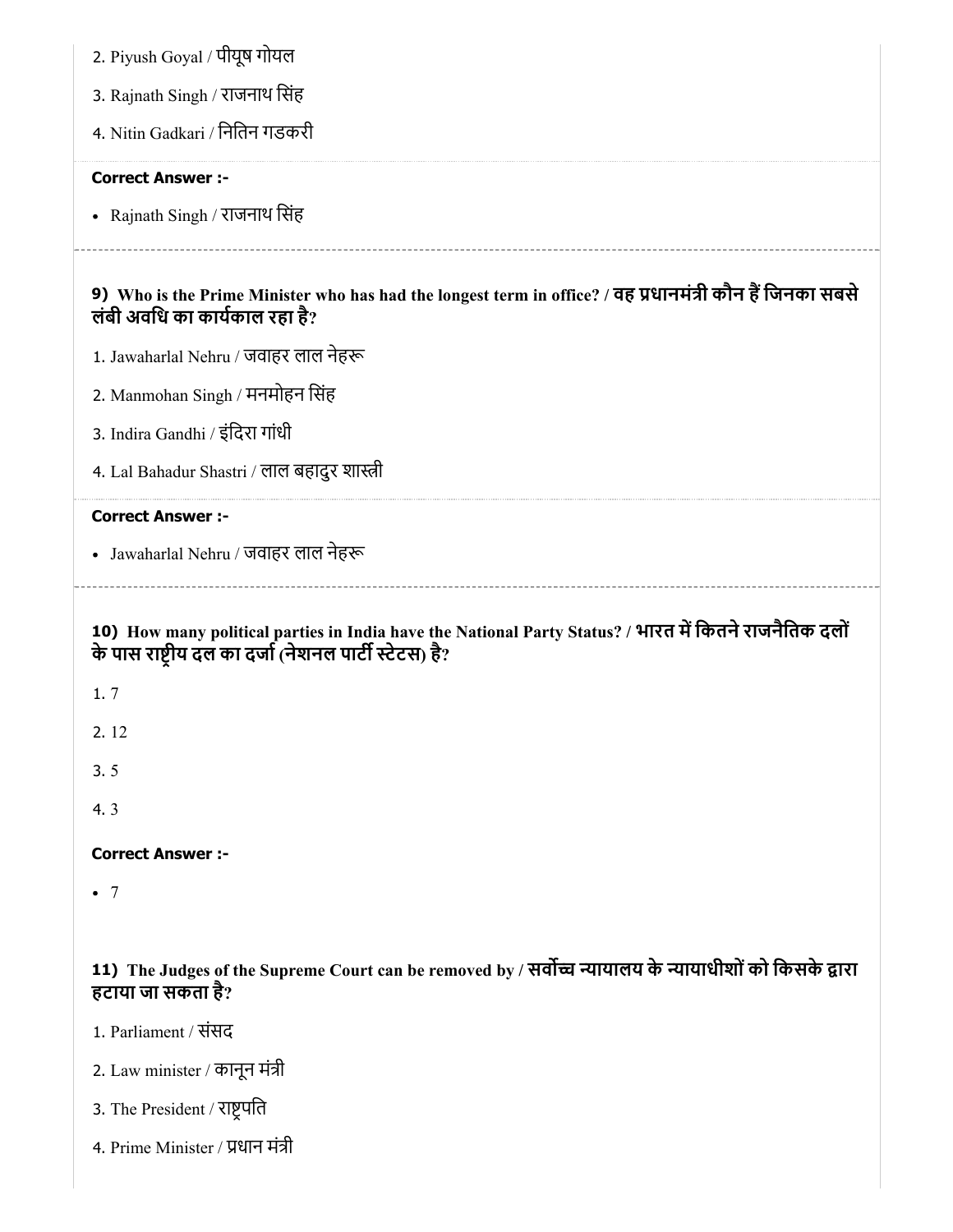| <b>Correct Answer :-</b>                                                                                                                                                              |
|---------------------------------------------------------------------------------------------------------------------------------------------------------------------------------------|
| • Parliament / संसद                                                                                                                                                                   |
|                                                                                                                                                                                       |
| 12) Satish Dhawan Space Centre is located at / सतीश धवन अंतरिक्ष केंद्र ____ में स्थित है।                                                                                            |
| 1. Thiruvananthapuram / तिरूवनंतपुरम                                                                                                                                                  |
| 2. Sriharikota / श्रीहरिकोटा                                                                                                                                                          |
| 3. Narendrapuri / नरेंद्रपुरी                                                                                                                                                         |
| 4. Mahendragiri / महेंद्रगिरी                                                                                                                                                         |
| <b>Correct Answer :-</b>                                                                                                                                                              |
| • Sriharikota / श्रीहरिकोटा                                                                                                                                                           |
| 13) Which state has the maximum forest cover in India? / भारत में किस राज्य में अधिकतम वन आच्छादन<br>(फॉरेस्ट कवर) है?                                                                |
| 1. Jharkhand / झारखंड                                                                                                                                                                 |
| 2. Uttar Pradesh / उत्तर प्रदेश                                                                                                                                                       |
| 3. Haryana / हरियाणा                                                                                                                                                                  |
| 4. Madhya Pradesh / मध्य प्रदेश                                                                                                                                                       |
| <b>Correct Answer :-</b>                                                                                                                                                              |
| • Madhya Pradesh / मध्य प्रदेश                                                                                                                                                        |
| 14) Which Article of the Constitution of India provides special status to Jammu and Kashmir? / भारत के<br>संविधान का कौन-सा अनुच्छेद जम्मू एवं कश्मीर को विशेष स्थिति प्रदान करता है? |
| 1.371                                                                                                                                                                                 |
| 2.370                                                                                                                                                                                 |
| 3.368                                                                                                                                                                                 |
| 4.372                                                                                                                                                                                 |
| <b>Correct Answer :-</b>                                                                                                                                                              |
| • 370                                                                                                                                                                                 |
| 15)                                                                                                                                                                                   |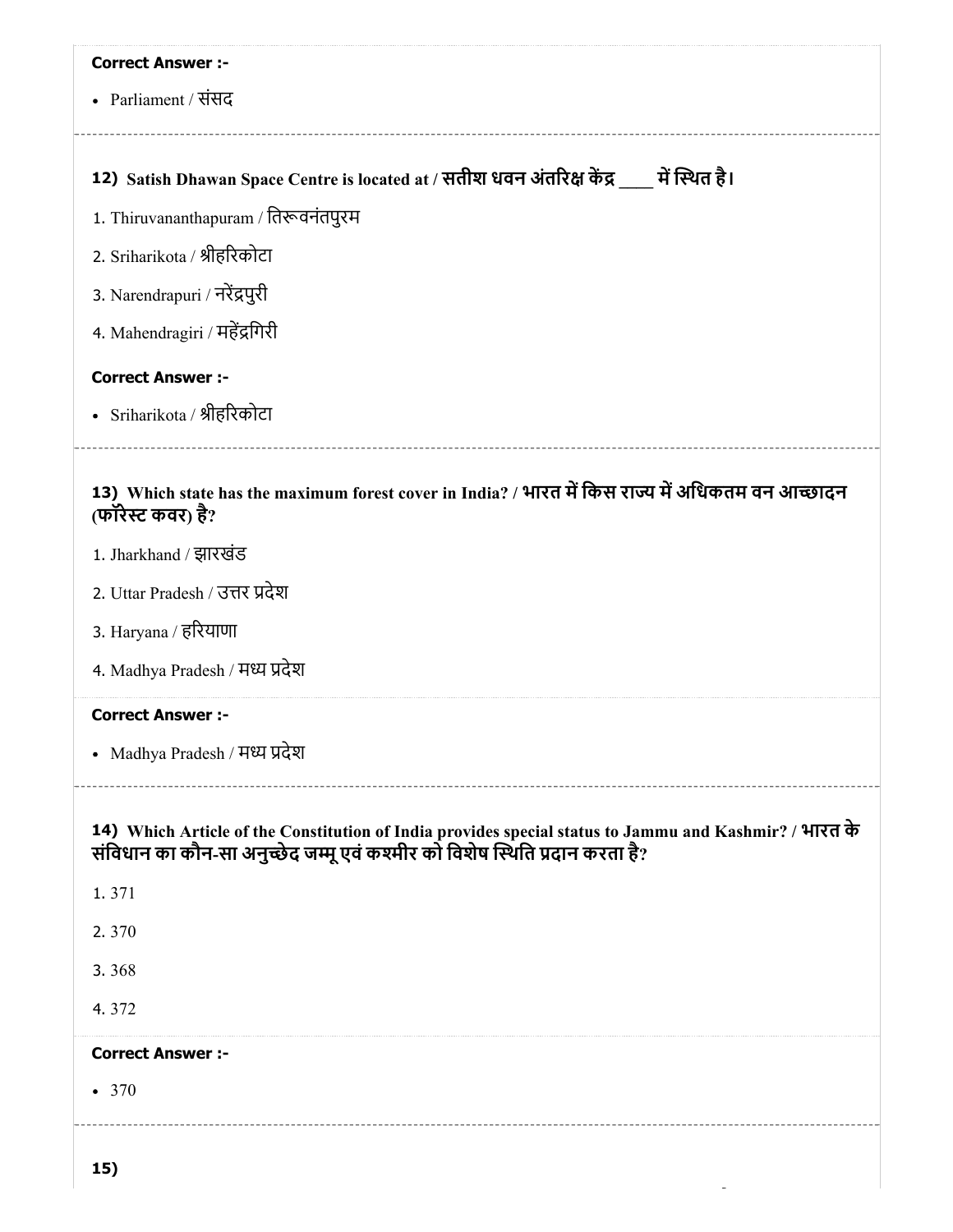| Which is the first State in India to achieve 100% electrification of households? / भारत में 100 %<br>विदुयतीकरण प्राप्त करने वाला राज्य कौन सा है?                 |
|--------------------------------------------------------------------------------------------------------------------------------------------------------------------|
| 1. Gujarat / गुजरात                                                                                                                                                |
| 2. Andhra Pradesh / आंध्र प्रदेश                                                                                                                                   |
| 3. Meghalaya / मेघालय                                                                                                                                              |
| 4. Madhya Pradesh / मध्य प्रदेश                                                                                                                                    |
| <b>Correct Answer :-</b>                                                                                                                                           |
| • Gujarat / गुजरात                                                                                                                                                 |
| 16) What is the probability of getting a face card from a pack of 52 cards? / 52 पत्तों के बंडल से फेस कार्ड<br>(चेहरे वाला पत्ता) के निकलने की प्रायिकता क्या है? |
| 1.1/52                                                                                                                                                             |
| 2.2/13                                                                                                                                                             |
| 3.4/13                                                                                                                                                             |
| 4. $1/26$                                                                                                                                                          |
| <b>Correct Answer :-</b>                                                                                                                                           |
| $-4/13$                                                                                                                                                            |
|                                                                                                                                                                    |
| 17) The BRICS Smart Cities Conference was held in 2016 in / 2016 में ब्रिक्स स्मार्ट शहर कॉन्फ्रेंस<br>में आयोजित की गयी थी।                                       |
| 1. Shillong / शिलॉंग                                                                                                                                               |
| 2. Jaipur / जयपुर                                                                                                                                                  |
| 3. Indore / इंदौर                                                                                                                                                  |
| 4. Raipur / रायपुर                                                                                                                                                 |
| <b>Correct Answer :-</b>                                                                                                                                           |
| • Jaipur / जयपुर                                                                                                                                                   |
| 18) If the day before yesterday was Monday, then when will be Friday? / यदि बीते हुए कल से पहले का<br>दिन सोमवार था, तो शुक्रवार कब होगा?                          |
| 1. Three days after today / आज से तीन दिन पश्चात                                                                                                                   |
| 2. Day after tomorrow / परसों                                                                                                                                      |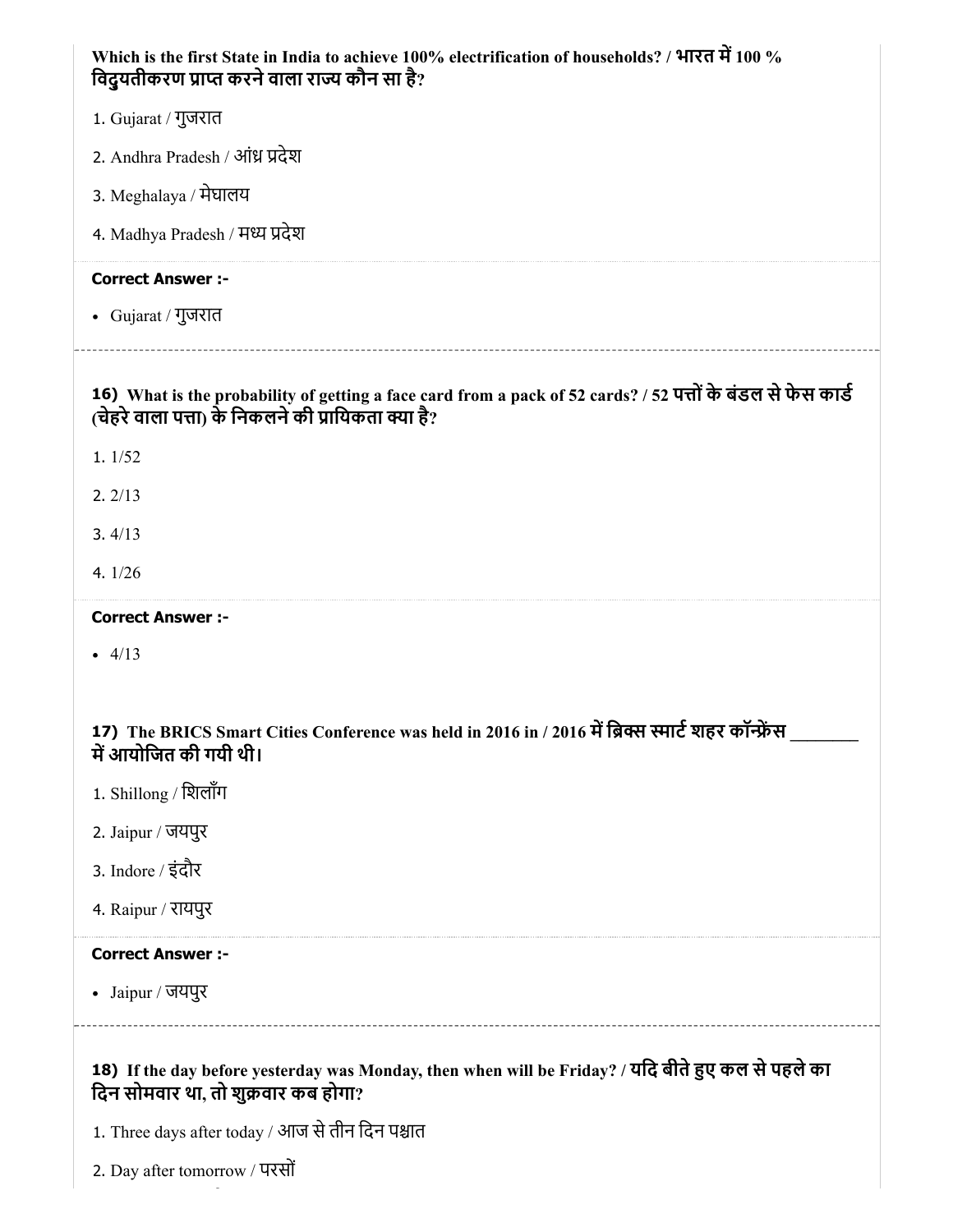- 3. Tomorrow / आनेवाला कल
- 4. Two days after today / आज से दो दिन पश्चात

# Correct Answer :-

Day after tomorrow / परसों

# 19) If *MOTHER* is coded *NPSGGT,* then how is *DAUGHTER* coded? / यिद *MOTHER* को *NPSGGT* से कोिडत िकया जाता है, तो *DAUGHTER* को कैसेकोिडत िकया जायेगा?

- 1. *EBTFJUCO*
- 2. *EBTFJVCP*
- 3. *EFTBJVDP*
- 4. *EBTFHVCP*

#### Correct Answer :-

*EBTFJVCP*

20) If *FRIEND* is coded *IRFDNE,* then how is *RELATION* coded*?* / यिद *FRIEND* को *IRFDNE* सेकोिडत िकया जाता है, तो *RELATION* को कैसेकोिडत िकया जायेगा?

- 1. *ALERTION*
- 2. *ALERNOIT*
- 3. *NOITALER*
- 4. *RELANOIT*

Correct Answer :-

*ALERNOIT*

21) If MKAGTUDPHX is coded 2876354019, then how is 307524 coded? / यिद MKAGTUDPHX को 2876354019 सेकोिडत िकया जाता है, तो 307524 को कैसेकोिडत िकया जायेगा?

- 1. TPAMUD
- 2. TPXHGD
- 3. TPAUMD
- 4. TDPXHA

Correct Answer :-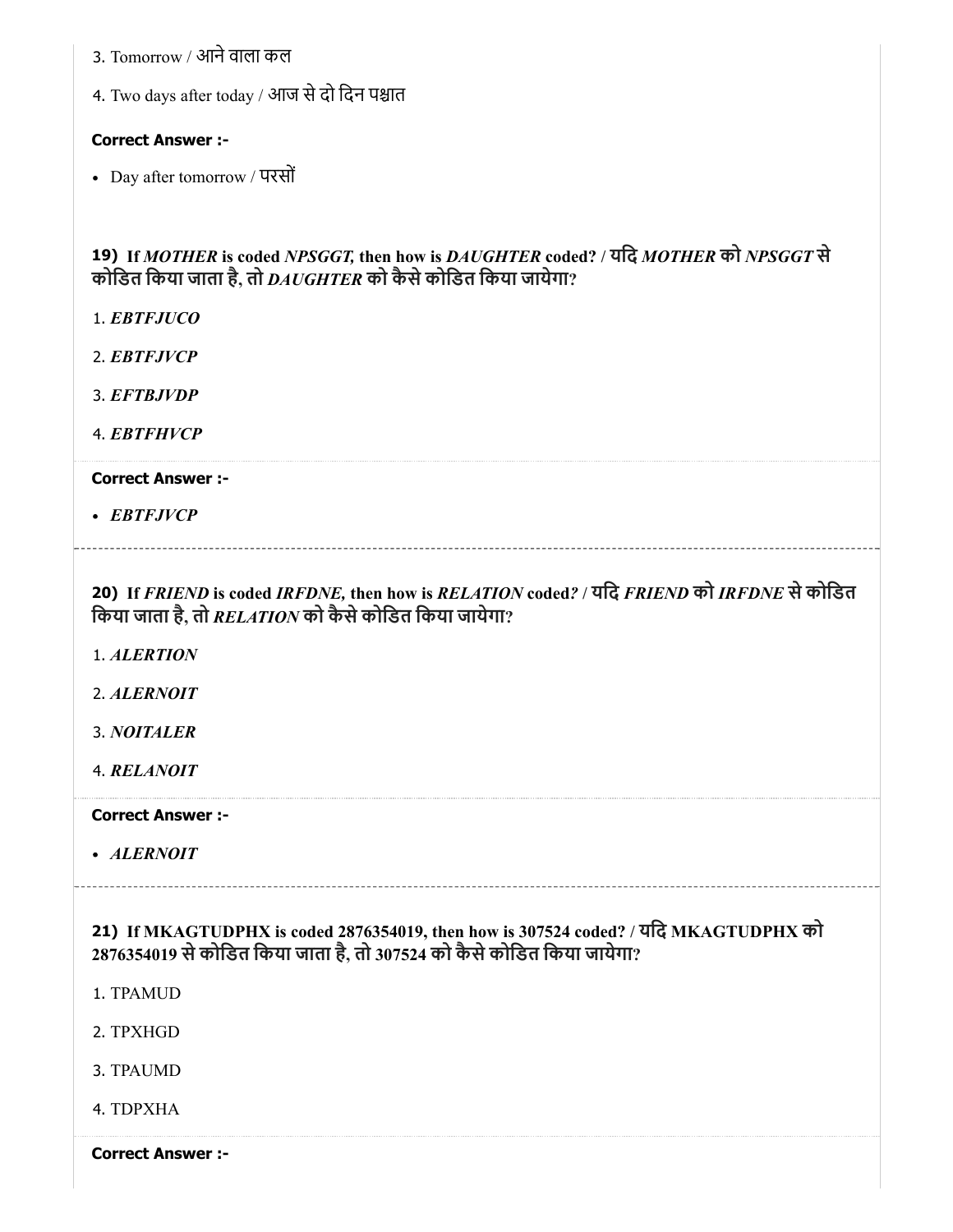TPAUMD

# 22) Who among the following is the youngest Indian grandmaster in chess? / निम्नांकित में से सबसे कम उम्र का शतरंज का भारतीय ग्रैंडमास्टर कौन हैं?

- 1. Padmini Rout / पिनी रौत
- 2. Pendyala Harikrishna / पेंद्याला हरिकृष्णा
- 3. Parimarjan Negi / परमाजन नेगी
- 4. Pravin Thipsay / प्रवीण तिप्से

#### Correct Answer :-

Parimarjan Negi / परमाजन नेगी

# 23) Tipu Sultan was the ruler of / टीपू सुल्तान इस क्षेत्र के शासक थे:

- 1. Mysore / मैसूर
- 2. Hyderabad / हैदराबाद
- 3. Ahmednagar / अहमदनगर
- 4. Ahmedabad / अहमदाबाद

# Correct Answer :-

Mysore / मैसूर

# 24) There are 12 Jyotirlings in India of which two are in Madhya Pradesh. They are located in / भारत म 12 ज्योर्तिलिंग हैं। उनमें से दो मध्य प्रदेश में कहाँ स्थित हैं?

- 1. Ujjain and Omkareshwar / उज्जैन और ओंकारेश्वर
- 2. Ujjain and Hoshangabad / उज्जैन और होशंगाबाद
- 3. Omkareshwar and Indore / ओंकारेश्वर और इंदौर
- 4. Bhopal and Indore / भोपाल और इंदौर

#### Correct Answer :-

• Ujjain and Omkareshwar / उज्जैन और ओंकारेश्वर

25) Who was the Prime Minister of India during Indo-Pak war in 1965? / 1965 में हुए भारत-पाकिस्तान युद्ध के समय भारत के प्रधानमंत्री कौन थे?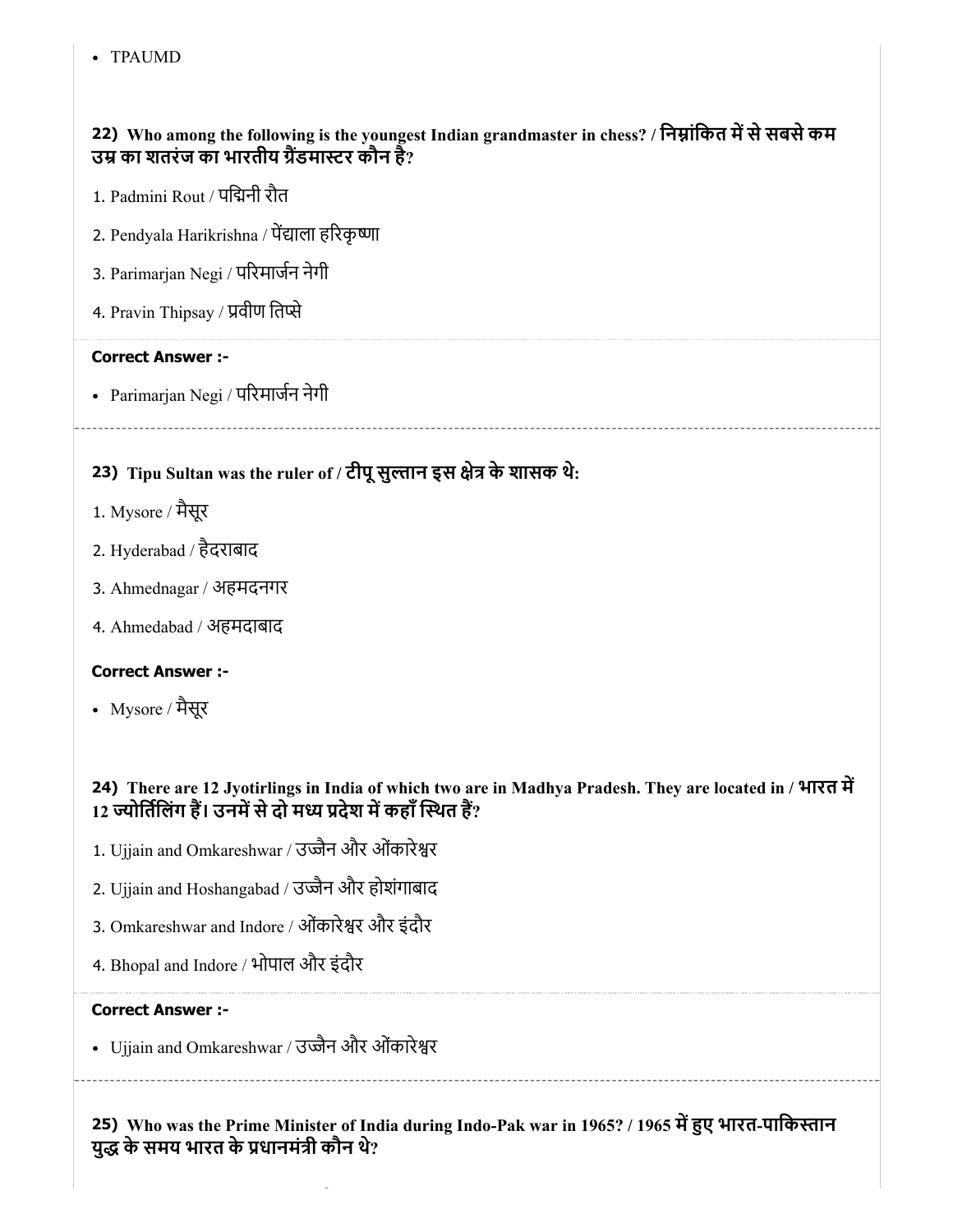1. Jawaharlal Nehru / जवाहरलाल नेह

- 2. Indira Gandhi / इंिदरा गाँधी
- 3. Lal Bahadur Shastri / लाल बहादुर शास्त्री
- 4. Rajiv Gandhi / राजीव गाँधी

# Correct Answer :-

• Lal Bahadur Shastri / लाल बहादुर शास्त्री

# 26) Who was the last Mughal Emperor? / अंतिम मुगल सम्राट कौन था?

- 1. Babur / बाबर
- 2. Tipu Sultan / टीपू सुल्तान
- 3. Aurangzeb / औरंगजेब
- 4. Bahadur Shah II / बहादुर शाह ितीय

# Correct Answer :-

• Bahadur Shah II / बहादुर शाह द्वितीय

27) In a certain code language, *wela sela tela* means *hot water bath*, *jela wela nela* means *cold rain water*, and *nela nala pala* means *heavy rain fall*. Which is the word for *jela* in that code language? / एक ख़ास कोड भाषा म, *wela sela tela* का अथ*hot water bath*; *jela wela nela* का अथ*cold rain water* और *nela nala pala* का अथ*heavy rain fall* होता है। इस कोड भाषा म*jela* के िलए िकस श का इेमाल िकया गया है?

1. *hot*

- 2. *water*
- 3. *fall*

4. *cold*

#### Correct Answer :-

*cold*

28) In a certain code language, *Hold the line* means *hode fen ge*, *Pass the message* means *fen mesta goka*, *Draw a line* means *hode waj diba*. Which is the word for *hold* in that code language? / एक ख़ास कोड भाषा म, *Hold the line* का अथ*hode fen ge*; *Pass the message* का अथ*fen mesta goka* और *Draw a line* का अथ*hode waj diba* होता है। इस कोड भाषा म*hold* के िलए िकस श का इेमाल िकया गया है?

1. *ge*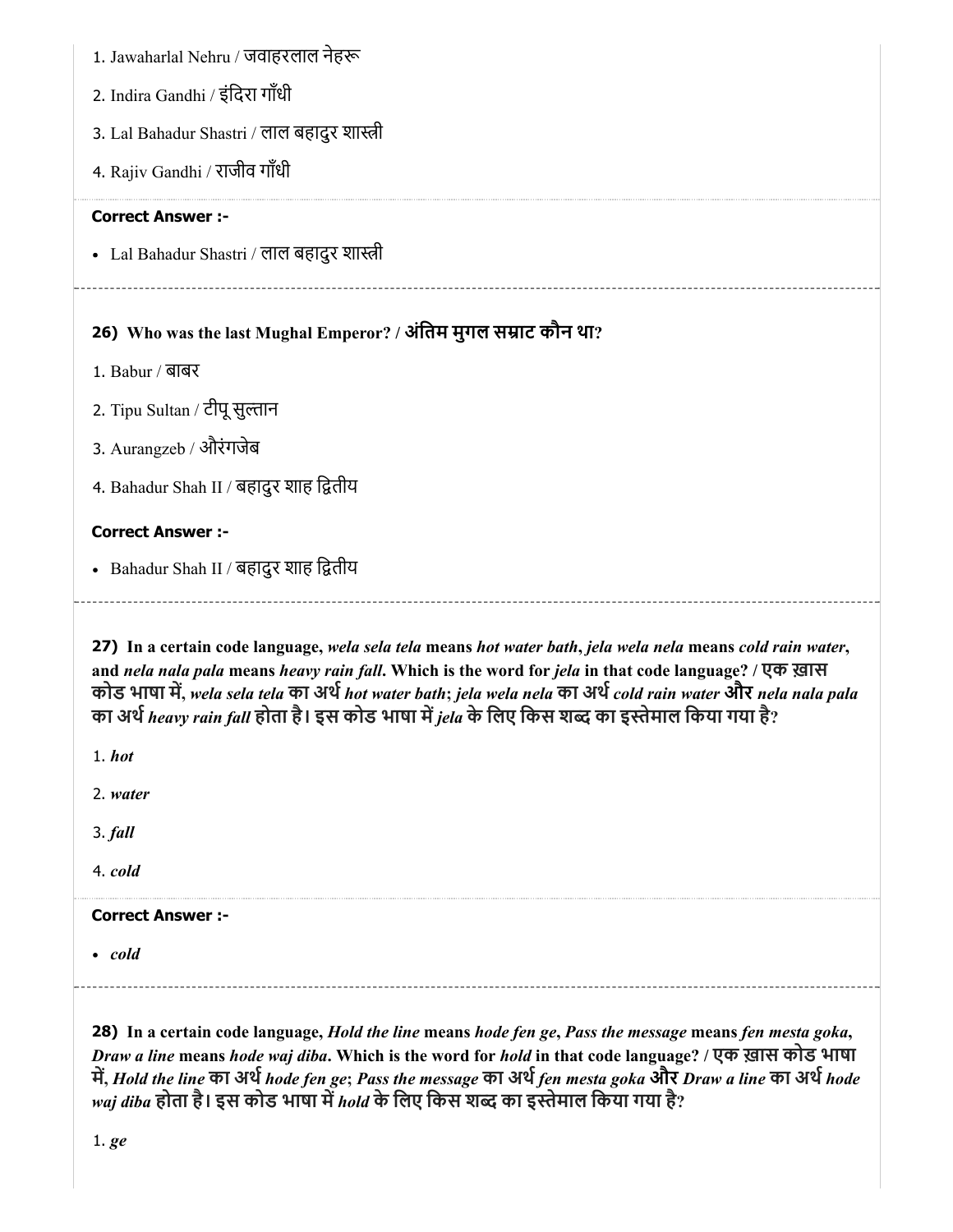| 2. diba                                                                                                                 |
|-------------------------------------------------------------------------------------------------------------------------|
| 3. hode                                                                                                                 |
| 4. <i>fen</i>                                                                                                           |
| <b>Correct Answer :-</b>                                                                                                |
| • ge                                                                                                                    |
|                                                                                                                         |
| 29) The Kohira dam is located in the / काहिरा बांध यहां पर स्थित है                                                     |
| 1. Dhar / धार                                                                                                           |
| 2. Kaimur District / कैमूर जिला                                                                                         |
| 3. Shivpuri / शिवपुरी                                                                                                   |
| 4. Rewa / रीवा                                                                                                          |
| <b>Correct Answer :-</b>                                                                                                |
| • Kaimur District / कैमूर जिला                                                                                          |
| 30) The Sundarbans stretch to which neighbouring country of India? / भारत के किस पड़ोसी देश में<br>सुंदरबन फैला हुआ है? |
| 1. Bangladesh / बांग्लादेश                                                                                              |
| 2. Pakistan / पाकिस्तान                                                                                                 |
| 3. Nepal / नेपाल                                                                                                        |
| 4. Bhutan / भूटान                                                                                                       |
| <b>Correct Answer :-</b>                                                                                                |

• Bangladesh / बांग्लादेश

# 31) The famous singer Tansen was from / प्रसिद्ध गायक तानसेन कहाँ से थे?

- 1. Ujjain / उज्जैन
- 2. Indore / इंदौर
- 3. Gwalior / ग्वालियर
- 4. Bhopal / भोपाल

Correct Answer :-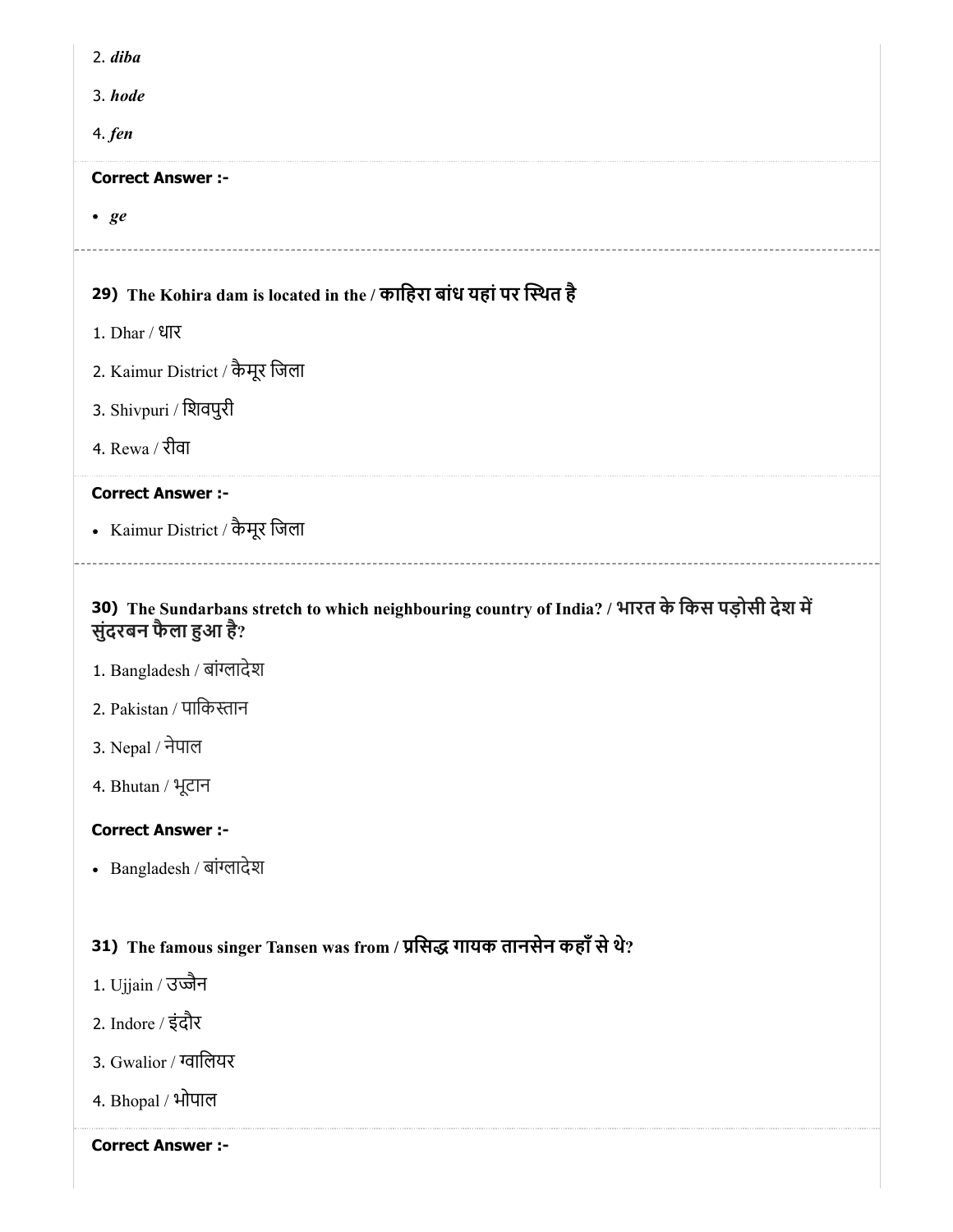• Gwalior / ग्वालियर

32) Ravi is 7 ranks ahead of Sumit in a class of 39. If Sumit's rank is seventeenth from the last, what is Ravi's rank from the start? / 39 विद्यार्थियों की कक्षा में रवि, सुमित से 7 स्थान आगे है। यदि सुमित का स्थान अंत से सत्रहवां है, तो प्रारम्भ से रवि का स्थान क्या होगा?

1.  $17^{th}$ 

2.  $16^{\text{th}}$ 

3.  $14^{\text{th}}$ 

4.  $15^{\text{th}}$ 

# Correct Answer :-

 $16<sup>th</sup>$ 

33) In the following question, some group of letters is given, all of which, except one, share a common similarity while one is different.

Choose the odd one out:

/ निम्नलिखित प्रश्न में, अक्षरों के कुछ समूह दिए गए हैं। उन सभी में, केवल एक को छोड़कर, आम समानता है जबिक एक अलग है।

उनमें से विषम का चयन कीजिए:

1. VT

2. PR

3. FG

4. MQ

Correct Answer :-

FG

34) Find the odd one out: / एक विषम ज्ञात कीजिए:

8, 9, 12, 17, 24, 32

1. 24

2. 12

3. 32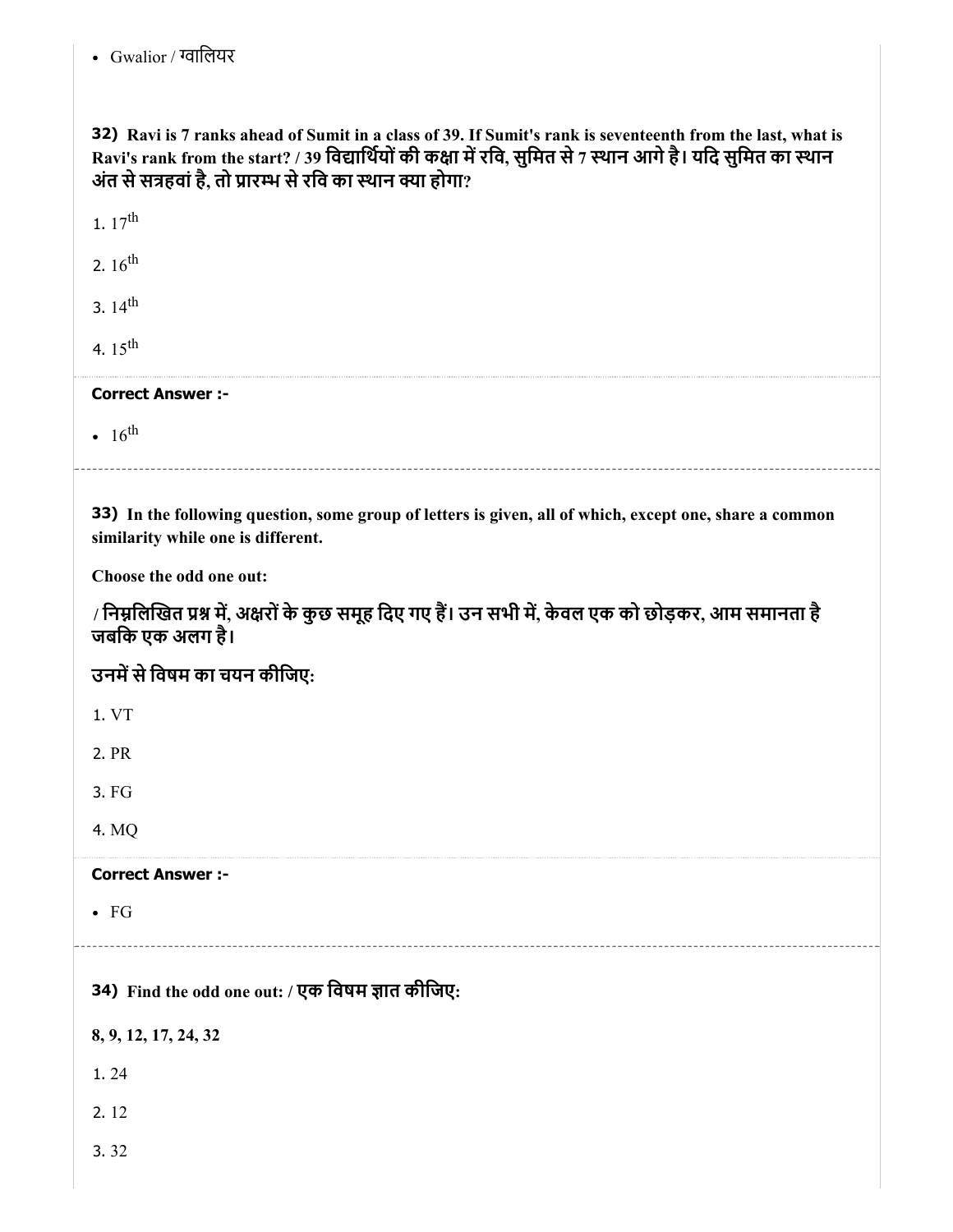| 4.17                                                                                                          |
|---------------------------------------------------------------------------------------------------------------|
| <b>Correct Answer :-</b>                                                                                      |
| • 32                                                                                                          |
|                                                                                                               |
| 35) Complete the series choosing the missing letter/s: / लुप्त अक्षर/अक्षरों को चुनकर श्रृंखला को पूरा कीजिए: |
| ppq _pq _rpqrrp_qrpq _r                                                                                       |
| 1. r, p, q, r                                                                                                 |
| 2. q, q, q, r                                                                                                 |
| 3. q, q, p, q                                                                                                 |
| 4. r, q, p, q                                                                                                 |
| <b>Correct Answer :-</b>                                                                                      |
| $\bullet$ r, q, p, q                                                                                          |
|                                                                                                               |
| 36) Complete the series choosing the missing number: / लुप्त संख्या चुनकर श्रृंखला को पूरा कीजिए:             |
| $20, 19, 17, \underline{\hspace{1cm}} 10, 5$                                                                  |
| 1.12                                                                                                          |
| 2.13                                                                                                          |
| 3.14                                                                                                          |
| 4.15                                                                                                          |
| <b>Correct Answer :-</b>                                                                                      |
| $-14$                                                                                                         |
|                                                                                                               |
| 37) Complete the series choosing the missing number: / लुप्त संख्या चुनकर श्रृंखला को पूरा कीजिए:             |
| 1, 4, 9, 16, 25,                                                                                              |
| 1.48                                                                                                          |
| 2.36                                                                                                          |
| 3.49                                                                                                          |
| 4.35                                                                                                          |
| <b>Correct Answer :-</b>                                                                                      |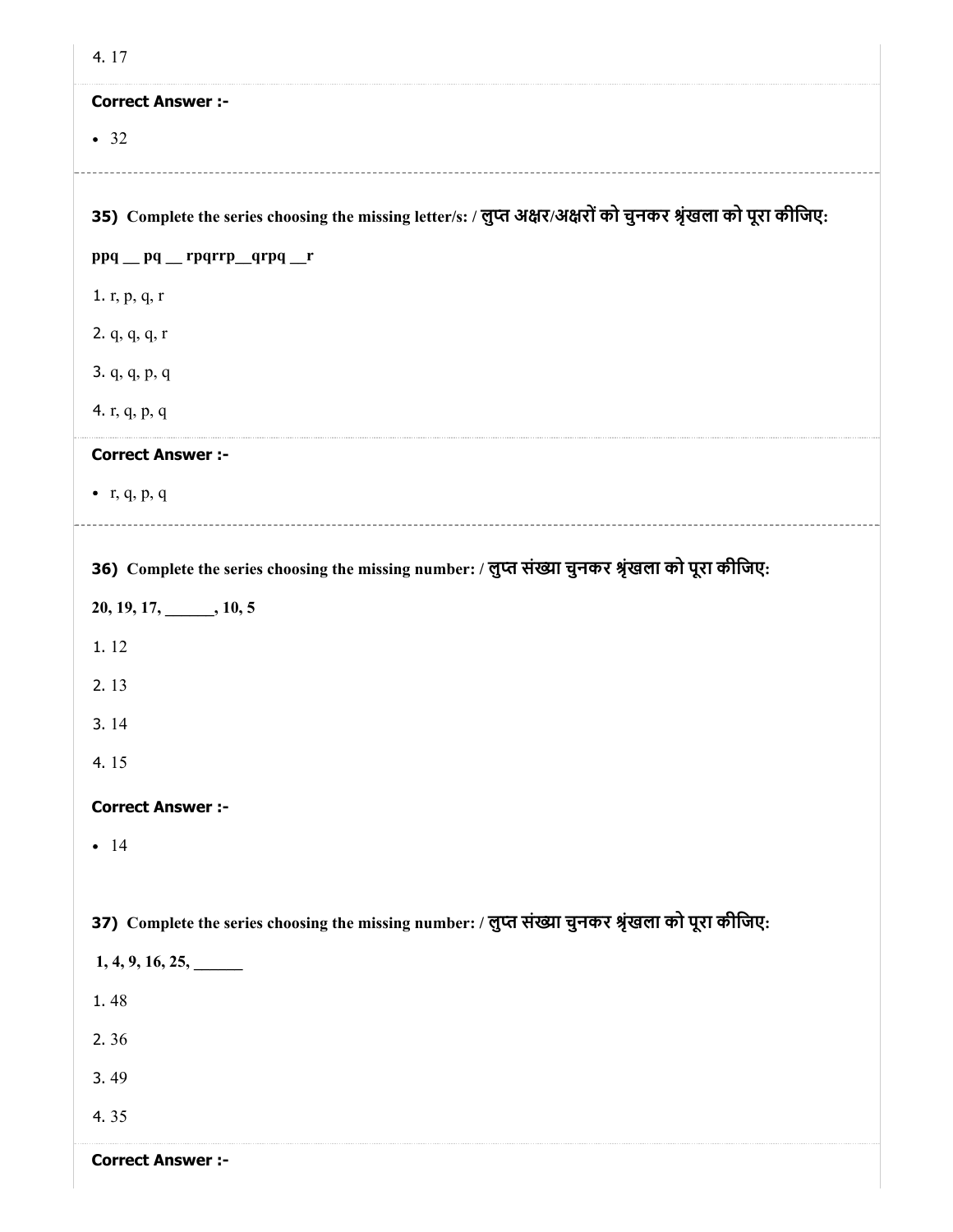| • 36                                                                                                                                                            |
|-----------------------------------------------------------------------------------------------------------------------------------------------------------------|
|                                                                                                                                                                 |
| 38) Complete the series choosing the missing number: / लुप्त संख्या चुनकर श्रृंखला को पूरा कीजिए:                                                               |
| $1, 5, 17, 53, \_\_$                                                                                                                                            |
| 1.161                                                                                                                                                           |
| 2.159                                                                                                                                                           |
| 3.165                                                                                                                                                           |
| 4.147                                                                                                                                                           |
| <b>Correct Answer :-</b>                                                                                                                                        |
| $\bullet$ 161                                                                                                                                                   |
| 39) Select the option that is true about the Statements and Conclusions given: / उस विकल्प का चयन कीजिए<br>जो कि दिए गए कथनों और निष्कर्षों के बारे में सही है: |
| Statements: / कथन:<br>Some cats are dogs / कुछ बिल्ली कुत्ते हैं<br>No dog is black / कोई कुत्ता काला नहीं है                                                   |
| Conclusions: / निष्कर्ष:<br>I. Some cats are black / कुछ बिल्ली काली हैं<br>II. Some cats are not black / कुछ बिल्ली काली नहीं है                               |
| 1. both conclusion I and II follows / निष्कर्ष I और II दोनों अनुसरण करते हैं                                                                                    |
|                                                                                                                                                                 |
| 2. only conclusion I follows / केवल निष्कर्ष I अनुसरण करता है                                                                                                   |
| 3. only conclusion II follows / केवल निष्कर्ष II अनुसरण करता है                                                                                                 |
| 4. neither conclusion I nor conclusion II follows / न ही निष्कर्ष I और न ही निष्कर्ष II अनुसरण करते हैं                                                         |
| <b>Correct Answer :-</b>                                                                                                                                        |
| • only conclusion II follows / केवल निष्कर्ष II अनुसरण करता है                                                                                                  |
|                                                                                                                                                                 |
| 40) The place of origin of Son river is near ______. / सोन नदी का उद्गम स्थान _________ के समीप है।                                                             |
| 1. Dindori / दिंडोरी                                                                                                                                            |
| 2. Amarkantak / अमरकंटक                                                                                                                                         |

4. Khajuraho / खजुराहो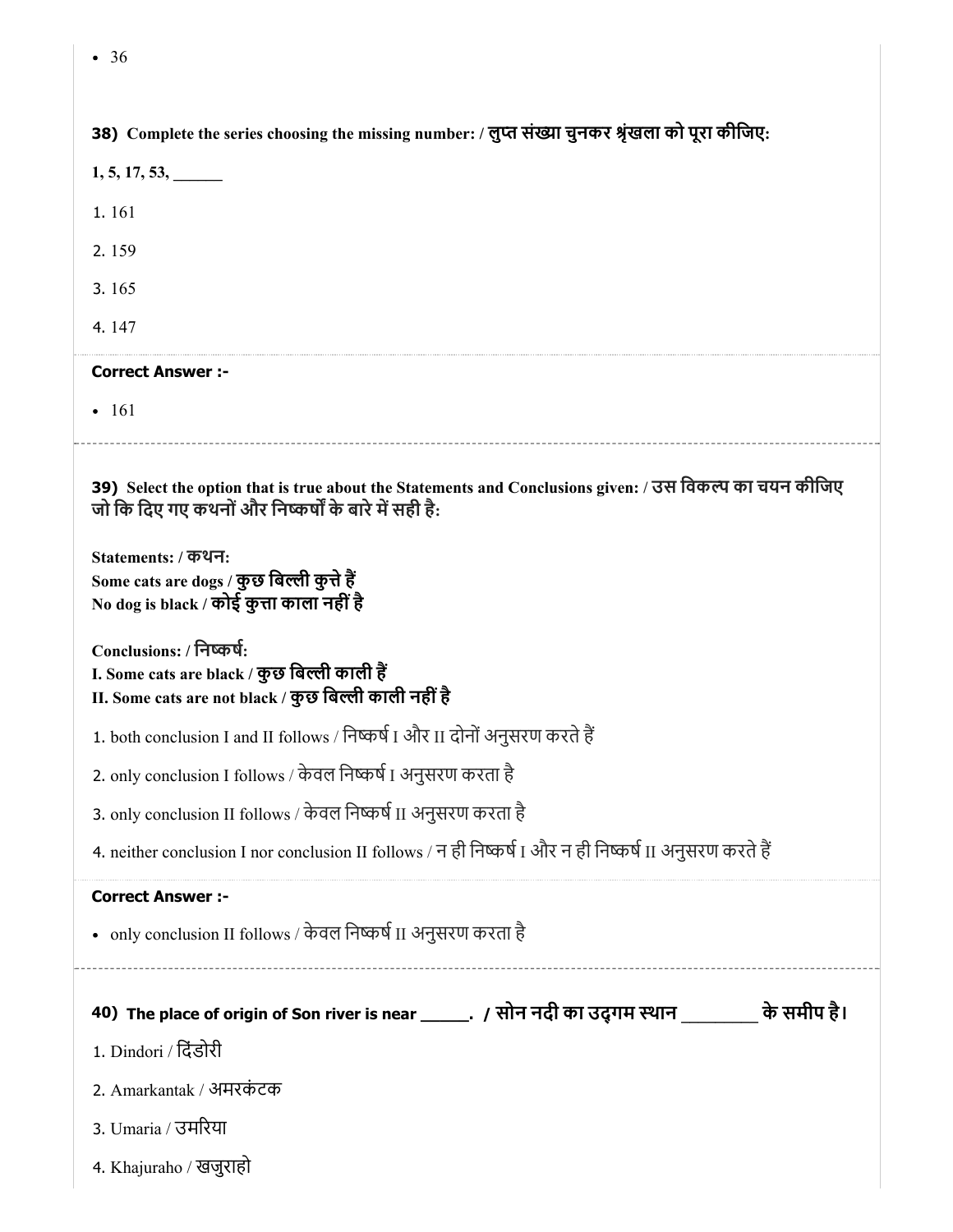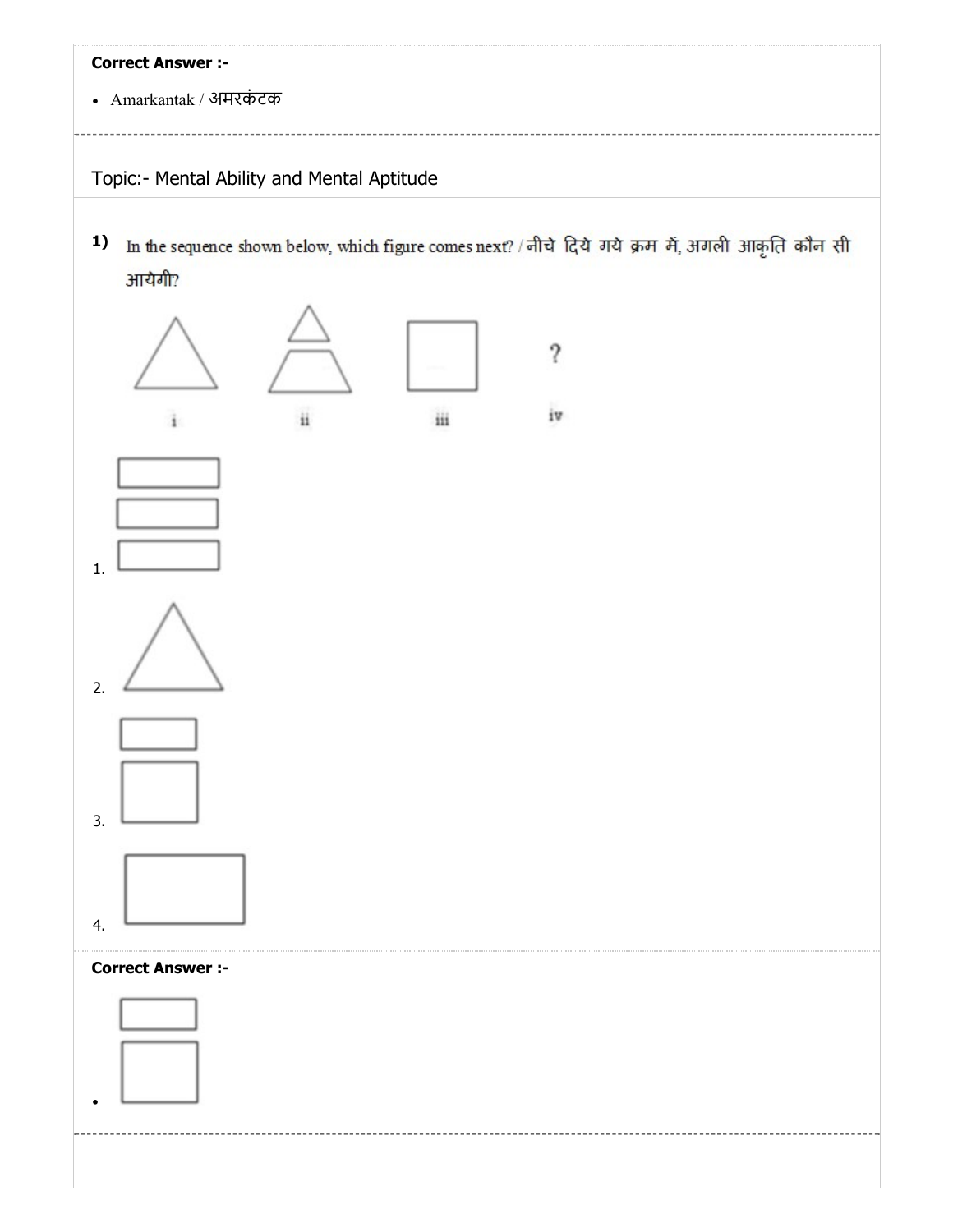2) If the following two squares shown below overlap, which one of the following options is formed? / यदि निम्न दो वर्ग अतिव्यापित होते हैं, तो निम्न में से कौन सा एक विकल्प बनता है?

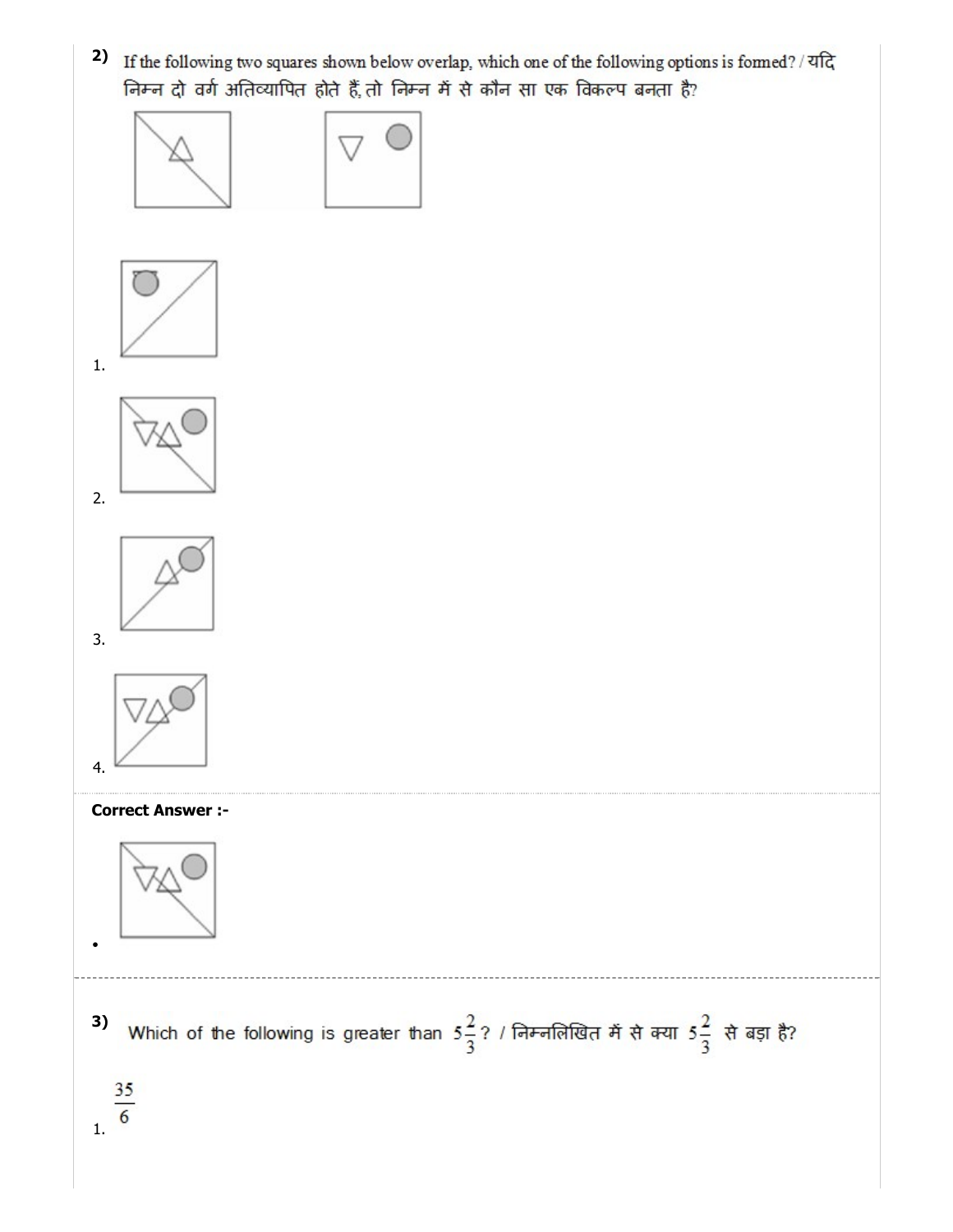| $\frac{23}{5}$                                                                                                 |
|----------------------------------------------------------------------------------------------------------------|
| $\frac{30}{7}$<br>$\overline{3}$ .                                                                             |
| $\frac{65}{12}$<br>4.                                                                                          |
| <b>Correct Answer :-</b>                                                                                       |
| $\frac{35}{6}$                                                                                                 |
| 4)<br>Which of the following is less than $13\frac{5}{8}$ ? / निम्नलिखित में से क्या $13\frac{5}{8}$ से कम है? |
| $\frac{110}{8}$<br>1.                                                                                          |
| 137<br>10<br>$\overline{2}$ .                                                                                  |
| 122<br>9<br>3.                                                                                                 |
| $\frac{98}{7}$<br>4.                                                                                           |
| <b>Correct Answer :-</b>                                                                                       |
| 122<br>9                                                                                                       |
| 5)                                                                                                             |
|                                                                                                                |
|                                                                                                                |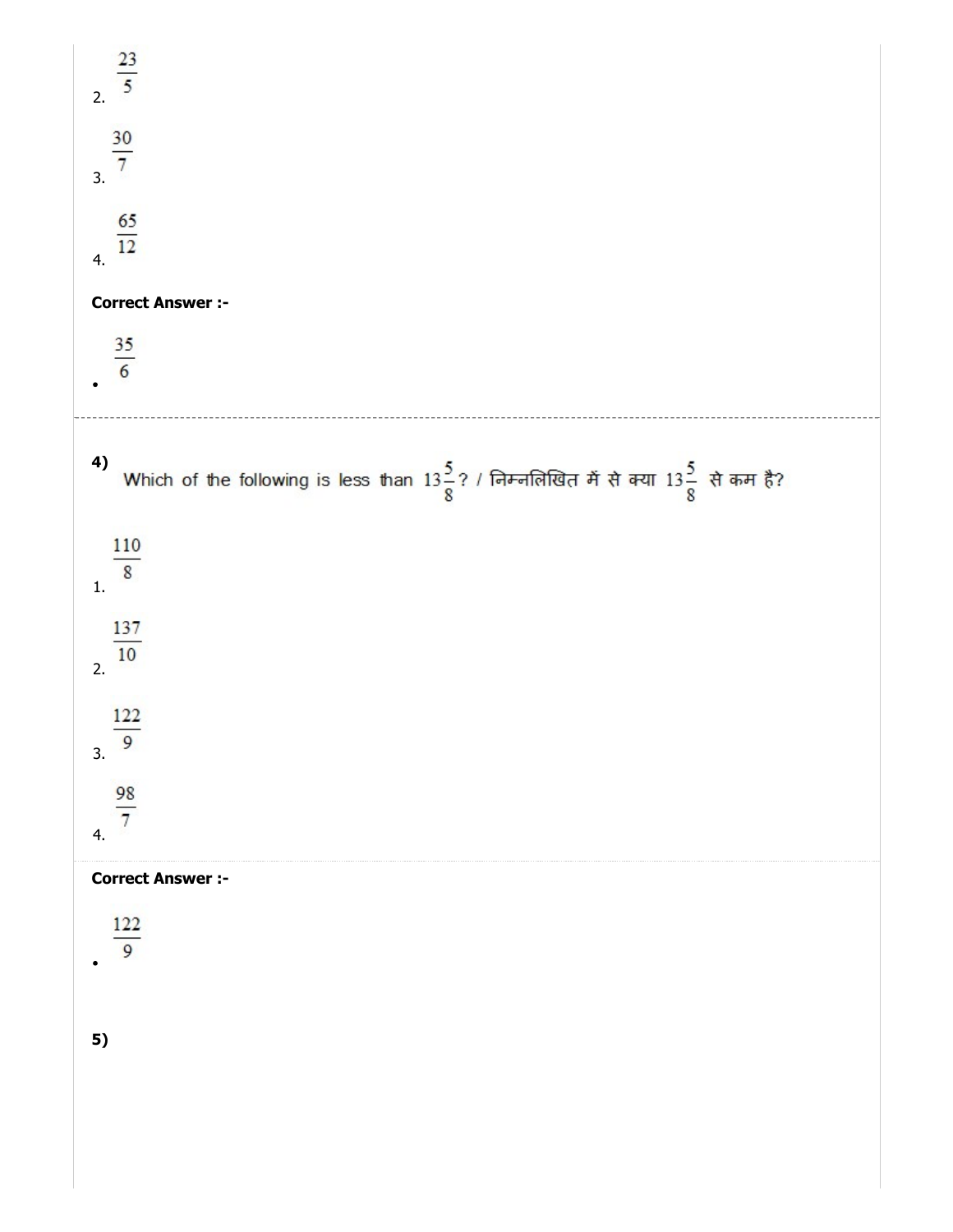From a sack of potatoes weighing 120 kg, a merchant sells lots weighing 6 kg,  $5\frac{1}{4}$ kg,  $9\frac{1}{2}$  kg, and  $9\frac{3}{4}$  kg respectively. How many kg did he sell? / 120 किया वजन वाले आलूओं की बोरी से एक व्यापारी ने क्रमश: 6 किग्रा, 5 $\frac{1}{4}$ किग्रा, 9 $\frac{1}{2}$  किग्रा और 9 $\frac{3}{4}$  किग्रा के ढ़ेरों को बेच दिया। उसने कितने किंग्रा आलू बेच दिया?  $30\frac{1}{2}$  kg /  $30\frac{1}{2}$  किया 1. 20 $\frac{1}{2}$  kg / 20 $\frac{1}{2}$  किया 2. 3.  $10\frac{1}{2}$  kg / 10 $\frac{1}{2}$  किया 4. Correct Answer :-  $30\frac{1}{2}$  kg /  $30\frac{1}{2}$  किया

In the sequence shown below, which figure comes next? / नीचे दिये गये क्रम में, अगली आकृति कौन सी 6) आयेगी?



i

 $\overline{\mathbf{u}}$ 

111

iv



1.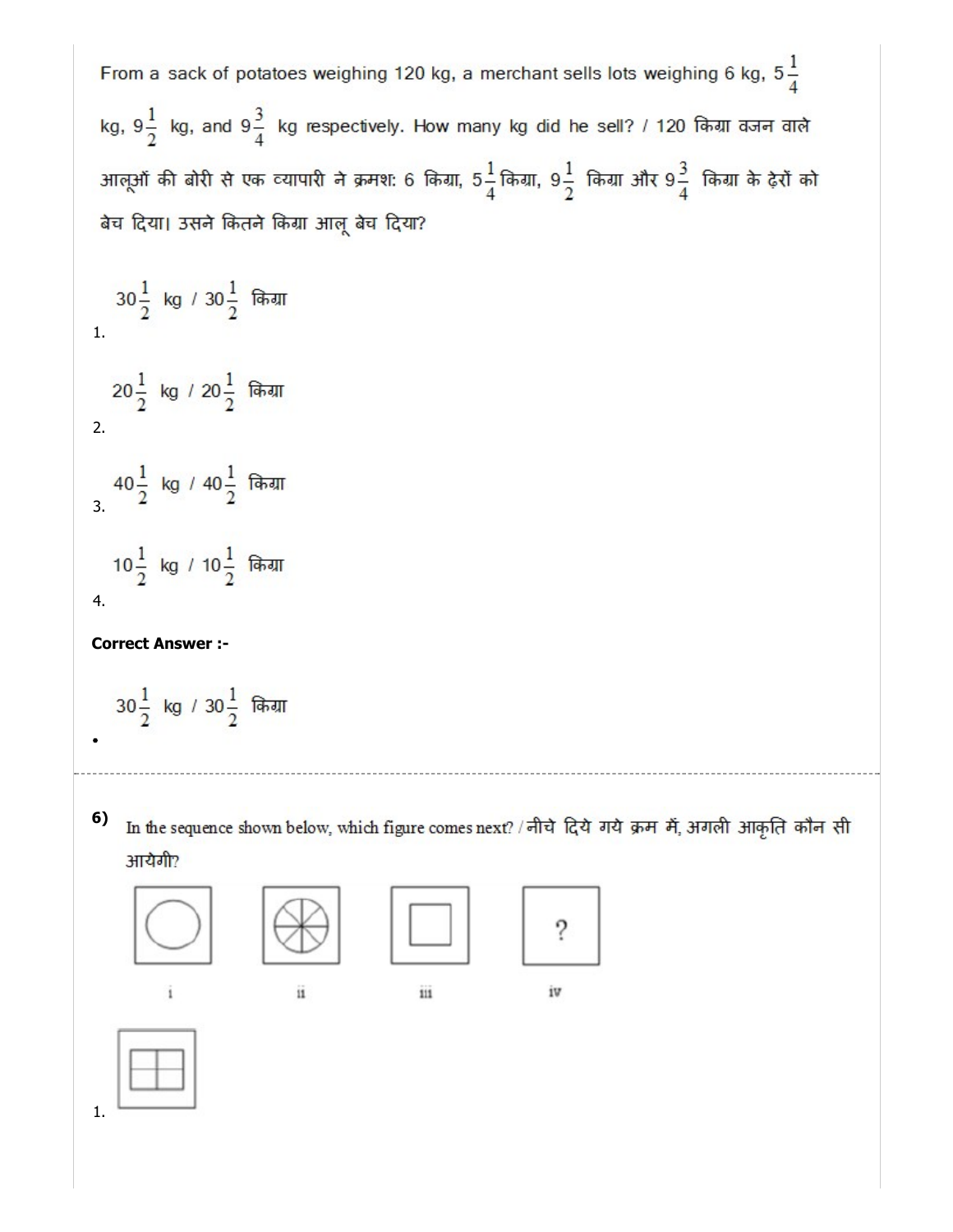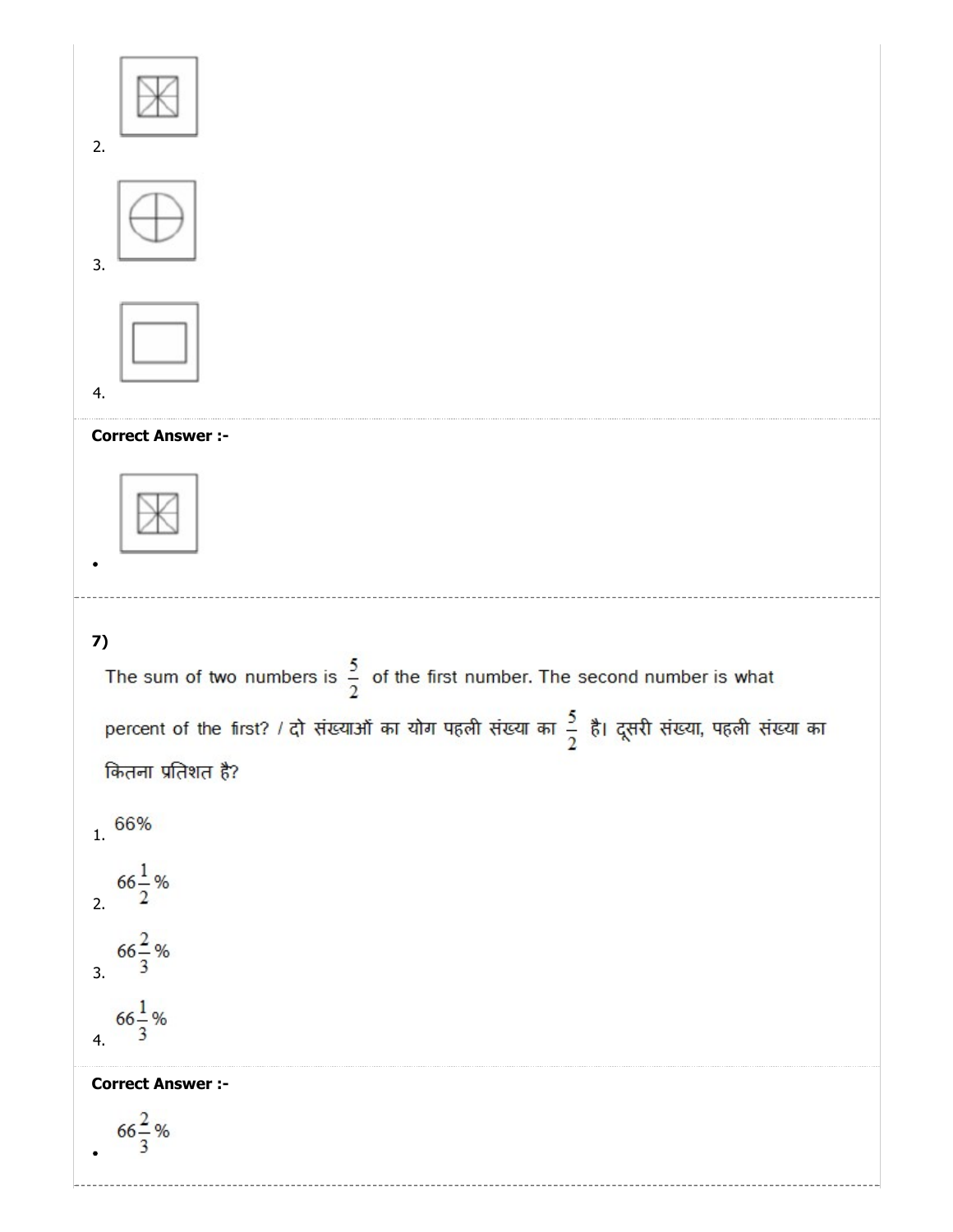8) Khan 's age after 15 years will be five times his age 5 years back. What is the present age of Khan? / 15 वर्ष पश्चात खान की आयु, 5 वर्ष पहले उसकी आयु का पांच गुना होगी। खान की वर्तमान आयु क्या है?

- 1. 15 years / 15 वष
- 2. 5 years / 5 वष
- 3. 20 years / 20 वष
- 4. 10 years / 10 वष

# Correct Answer :-

 $\cdot$  10 years / 10 वर्ष

9) The Average age of a class of 15 students is 20 years. One student left the class and a new student of age 20 years joined the class. What is the new average of the class? / एक कक्षा के 15 विद्यार्थियों की औसत आयु 20 वर्ष है। एक विद्यार्थी ने कक्षा को छोड़ दिया और 20 वर्ष का एक नया विद्यार्थी उस कक्षा में शामिल हुआ है। कक्षा का नया औसत क्या होगा?

- 1. 400 yrs / 400 वष
- 2. 315 yrs / 315 वष
- 3. 305 yrs / 305 वष
- 4. 300 yrs / 300 वष

### Correct Answer :-

300 yrs / 300 वष

10) A briefcase was sold at a profit of 10%. If its cost price was 5% less and it had been sold for Rs. 7 more than the profit, it would have been 20%. Find the cost of briefcase. / एक अटैची को 10% के लाभ पर बेचा गया था। यदि इसका क्रय मूल्य 5% कम होता और इसे लाभ से 7 रुपये अधिक पर बेचा जाता तो इसका लाभ  $20\%$  होता है। अटैची का क्रय मूल्य ज्ञात करें।

- 1. Rs. 170 / 170 रुपये
- 2. Rs. 169 / 169 पये
- 3. Rs. 175 / 175 पये
- 4. Rs. 174 / 174 रुपये

# Correct Answer :-

• Rs. 175 / 175 रुपये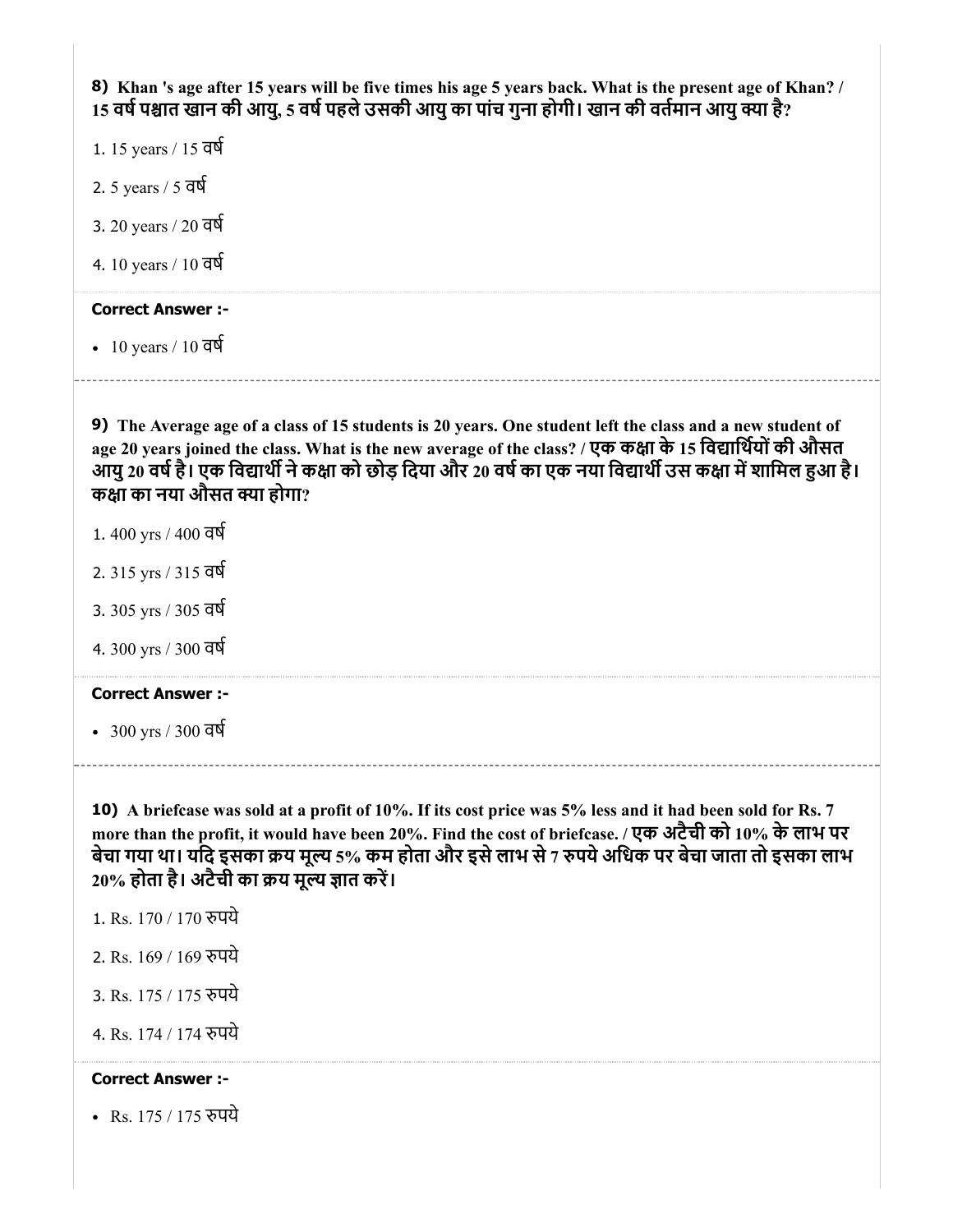| 11) When a book is sold for Rs. 24, the seller loses 20% of its cost. What would be his profit or loss, if he<br>sells it for Rs. 27? / जब एक पुस्तक को 24 रुपये में बेचा जाता है, तो विक्रेता को उसकी कीमत पर 20% हानि<br>होती है। यदि वह उसे 27 रुपये में बेचता है तो उसकी लाभ या हानि क्या होगी? |
|-----------------------------------------------------------------------------------------------------------------------------------------------------------------------------------------------------------------------------------------------------------------------------------------------------|
| 1. A loss Rs. 3 / 3 रुपये की हानि                                                                                                                                                                                                                                                                   |
| 2. A loss Rs. 1 / 1 रुपये की हानि                                                                                                                                                                                                                                                                   |
| 3. A profit Rs. 4 / 4 रुपये का लाभ                                                                                                                                                                                                                                                                  |
| 4. A profit Rs. 6 / 6 रुपये का लाभ                                                                                                                                                                                                                                                                  |
| <b>Correct Answer :-</b>                                                                                                                                                                                                                                                                            |
| • A loss Rs. 3 / 3 रुपये की हानि                                                                                                                                                                                                                                                                    |
| 12) What number is such that its 16 % is 192? / ऐसी कौन सी संख्या है जिसका 16%, 192है?                                                                                                                                                                                                              |
| 1.1200                                                                                                                                                                                                                                                                                              |
| 2.1160                                                                                                                                                                                                                                                                                              |
| 3.1260                                                                                                                                                                                                                                                                                              |
| 4.1440                                                                                                                                                                                                                                                                                              |
|                                                                                                                                                                                                                                                                                                     |
|                                                                                                                                                                                                                                                                                                     |
| <b>Correct Answer :-</b>                                                                                                                                                                                                                                                                            |
| $-1200$                                                                                                                                                                                                                                                                                             |
| 13) The ratio of ages of X and Y are 5:.4. After 25 years, the difference between their ages will be 20<br>years. Find the present age of X. / X और Y की आयु का अनुपात 5:4 है। 25 वर्ष पश्चात, उनकी आयु का अंतर<br>20 वर्ष होगा। X की वर्तमान आयु ज्ञात करें।                                       |
| 1.100                                                                                                                                                                                                                                                                                               |
| 2.50                                                                                                                                                                                                                                                                                                |
| 3.90                                                                                                                                                                                                                                                                                                |
| 4.70                                                                                                                                                                                                                                                                                                |
| <b>Correct Answer :-</b>                                                                                                                                                                                                                                                                            |
| $-100$                                                                                                                                                                                                                                                                                              |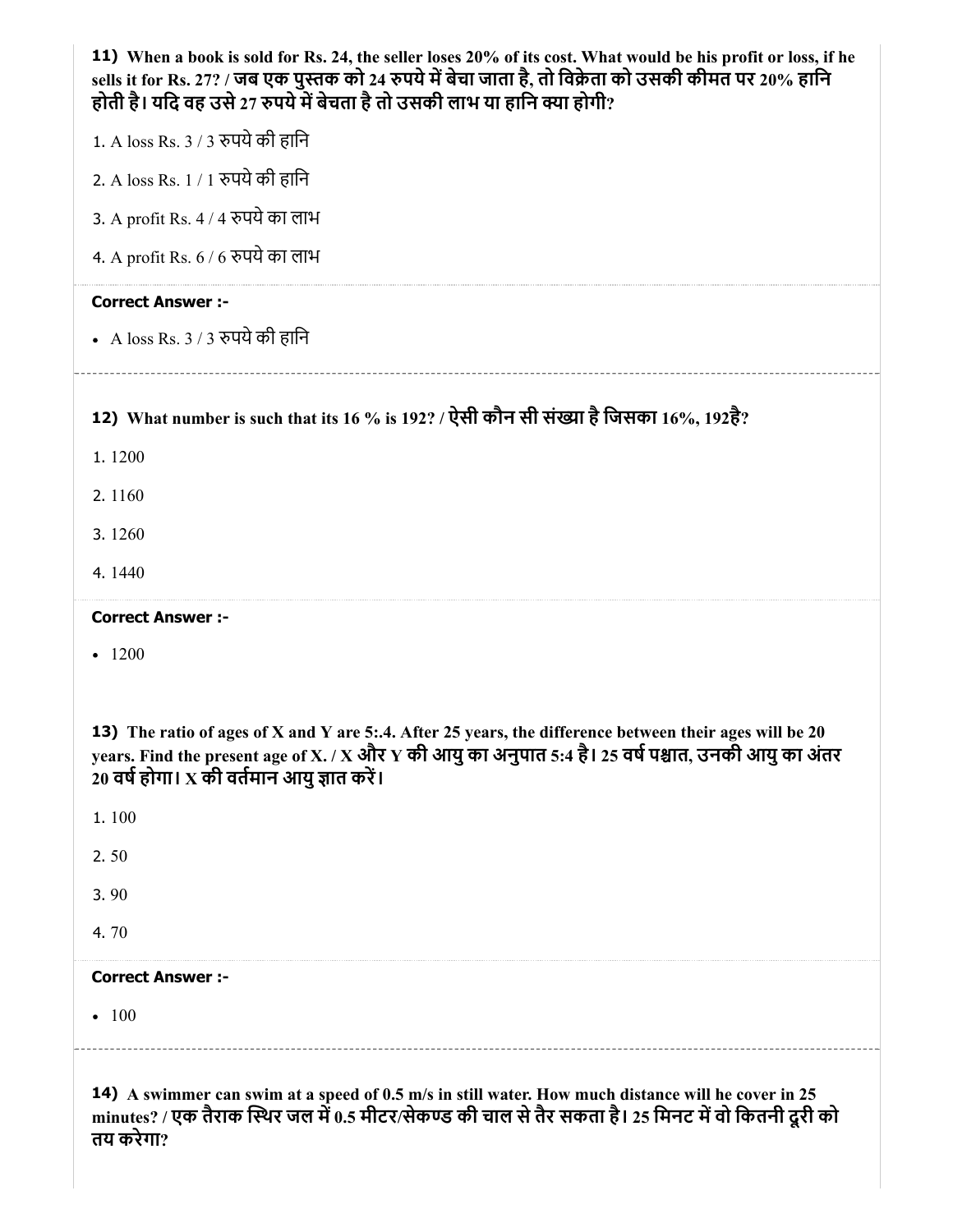| 1.450 m / 450 मीटर |  |
|--------------------|--|
|--------------------|--|

2. 600 m / 600 मीटर

3. 500 m / 500 मीटर

4. 750 m / 750 मीटर

# Correct Answer :-

750 m / 750 मीटर

15) If 18 men can finish a job in 26 days, then, in how many days will 13 men finish the same job? / यिद 18 पुरूष 26 दिनों में एक कार्य को समाप्त कर सकते हैं, तो उसी कार्य को 13 पुरूष कितने दिनों में समाप्त करेंगे?

1. 25 days / 25 िदन

- 2. 22 days / 22 िदन
- 3. 19 days / 19 िदन
- 4. 36 days / 36 िदन

# Correct Answer :-

36 days / 36 िदन

16) 270 is divided into two parts such that sum of 3 times the first part and 2 times the second part is 630. What is the smaller part? / 270 को दो भागों में इस प्रकार विभाजित किया जाता है कि पहले भाग के 3 गुने और दूसरे भाग के 2 गुने का योग 630 है। लघु भाग कौन सा है?

1. 180

- 2. 90
- 3. 70
- 4. 120

# Correct Answer :-

• 90

17) If a line, 10 cm long, is divided in the ratio 3 : 5, then, the lengths of two resulting lines will be: / यिद एक रेखा, जो कि 10 सेमी लंबी है 3 : 5 के अनुपात में विभाजित है, तब दोनों परिणामी रेखाओं की लम्बाई होगी:

1. 5.75 cm, 4.25 cm / 5.75 सेमी, 4.25 सेमी

2. 6 cm, 4 cm / 6 सेमी, 4 सेमी

3. 6.5 cm, 3.5 cm / 6.5 सेमी, 3.5 सेमी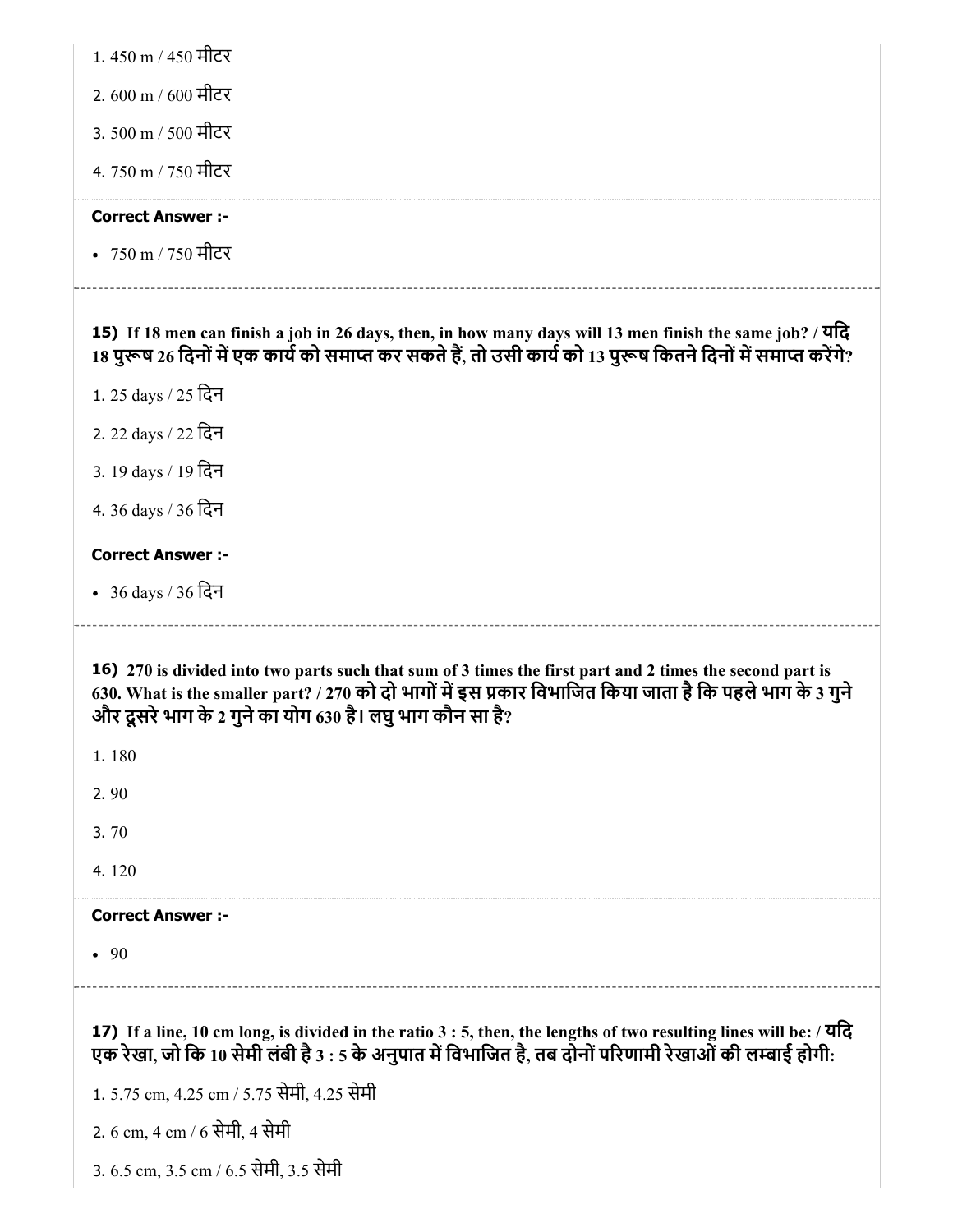4. 6.25 cm, 3.75 cm / 6.25 सेमी, 3.75 सेमी

#### Correct Answer :-

6.25 cm, 3.75 cm / 6.25 सेमी, 3.75 सेमी

18) Q is as much younger than R as he is older than T. If the sum of the ages of R and T is 50 years, what is the difference between R and Q's age? / Q, R से उतना ही छोटा है जितना कि वह T से बड़ा है। यदि R और  ${\rm T}$  की आयु का योग 50 वर्ष है, तो R और  ${\rm Q}$  की आयु का अंतर क्या है?

- 1. 25 years / 25 वष
- 2. 2 years / 2 वष
- 3. 1 year / 1 वष
- 4. Data insufficient / डेटा अपर्याप्त है

#### Correct Answer :-

• Data insufficient / डेटा अपर्याप्त है

19) In a market survey, 20 % opted for Product A; 60 % opted for Product B; while the remaining people were uncertain. If the difference between those who opted for Product B and those who were uncertain was 720, how many people were covered in the survey? / एक बाज़ार सर्वेक्षण में, 20% ने उत्पाद A को चुना, 60 % ने उत्पाद B को चुना, जबकि शेष लोग अनिश्चित थे। यदि जिन्होंने उत्पाद B को चुना है और जो अनिश्चित हैं उन लोगों के बीच अन्तर 720 हैं, तो कितने लोगों को सर्वेक्षण में शामिल किया गया था?

1. 1,800

2. 3,600

3. 1,600

4. 1,440

#### Correct Answer :-

 $-1,800$ 

20) A can finish a work in 18 days and B can do the same in 15 days. If B worked for 12 days and leaves the job; then, in how many days can A complete the remaining work single-handedly? / A किसी कार्य को 18 दिनों में और B उसी कार्य को 15 दिनों में पूरा कर सकता है। यदि B, 12 दिनों के लिए कार्य करता है और फिर कार्य छोड़ देता है तो अकेला A बचे हुए कार्य को कितने दिनों में पूरा करेगा?

 $3\frac{1}{5}$ days /  $3\frac{1}{5}$  दिन 1.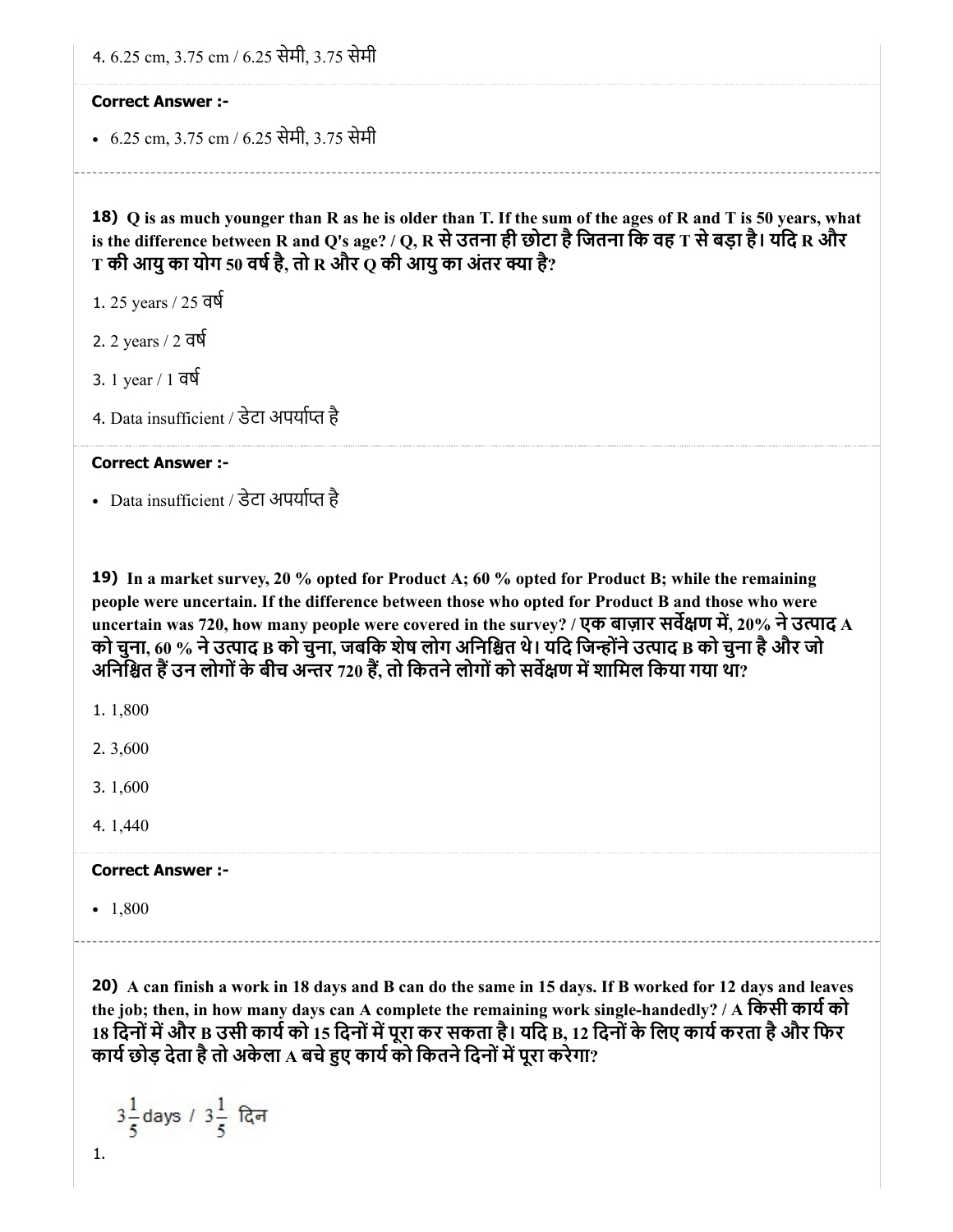$$
3\frac{2}{5} \text{ days} / 3\frac{2}{5} \text{ R} = 3\frac{4}{5} \text{ days} / 3\frac{4}{5} \text{ R} = 3\frac{3}{5} \text{ days} / 3\frac{3}{5} \text{ R} = 4.
$$

Correct Answer :-

$$
3\frac{3}{5}
$$
 days /  $3\frac{3}{5}$  [Q $\bar{r}$ ]

21) The sum of the place values of 5 and 3 in the number 364572 is: / 364572 संख्या में 5 और 3 के स्थानीय मानोंका योग है:

1. 3500

 $\bullet$ 

- 2. 100100
- 3. 5
- 4. 500300

#### Correct Answer :-

 $-100100$ 

22) By selling a T-shirt for Rs 216, a shopkeeper loses 4 %. For how much should he sell it to gain 12 % ? / टी-शर्ट को 216 रुपये में बेचकर, एक दुकानदार को 4% की हानि होती है। 12% लाभ प्राप्त करने के लिए उसे टी-शर्ट कितने में बेचनी चाहिए?

- 1. 552
- 2. 352

3. 252

4. 652

# Correct Answer :-

 $• 252$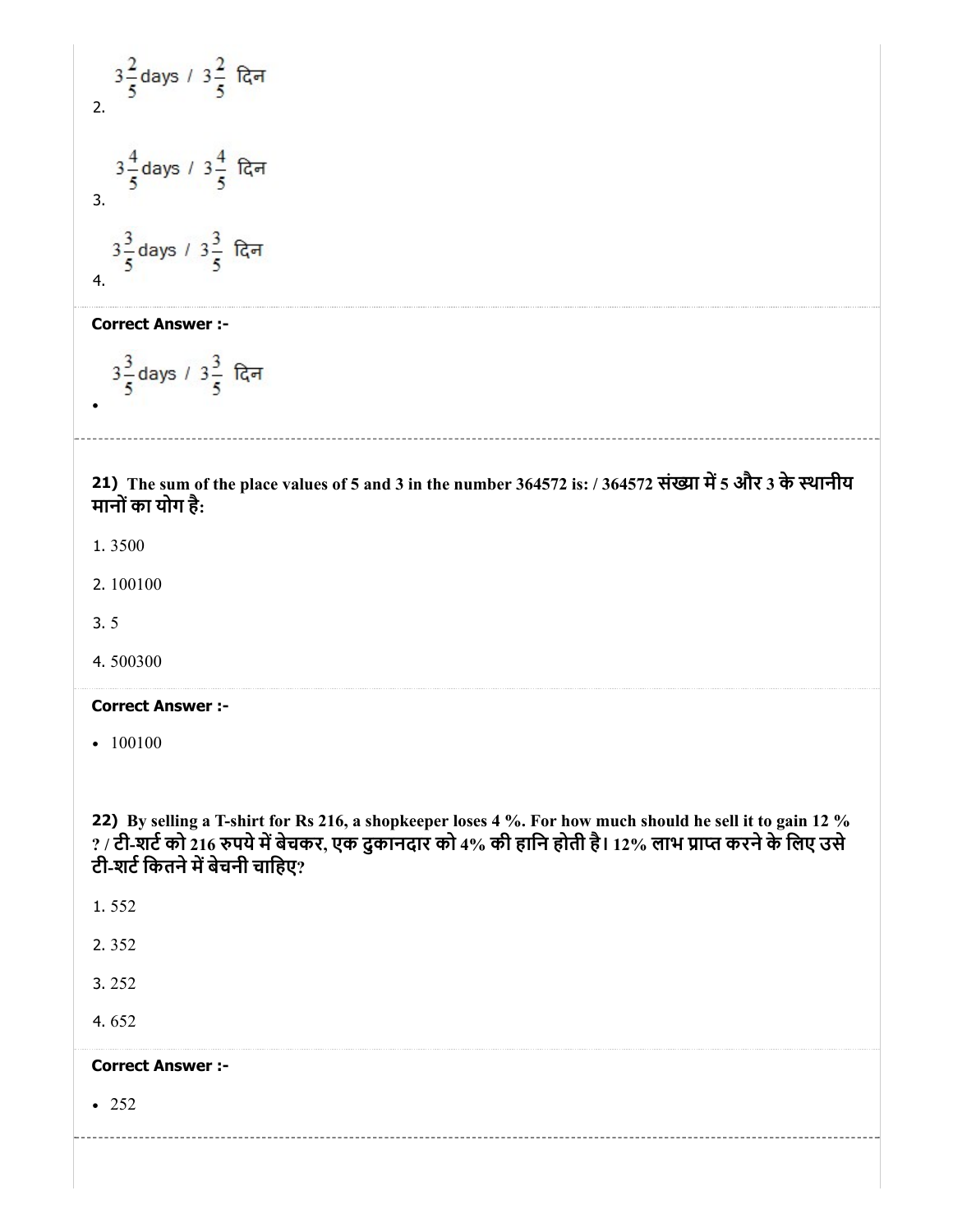23) A train travels at an average speed of 50 km for 3 hr, and then travels at a speed of 75 km for 2 hr. How far did the train travel in the entire 5 hr? / एक रेल 3 घंटे के लिए 50 किमी की औसत चाल से यात्रा करती है और उसके पश्चात 2 घंटे के लिए 75 किमी की चाल से यात्रा करती है। संपूर्ण 5 घंटों में रेल कितनी दूरी की यात्रा करेगी?

- 1. 300 km / 300 िकमी
- 2. 275 km / 275 िकमी
- 3. none of the above / उपरोक्त में से कोई नहीं
- 4. 250 km / 250 िकमी

#### Correct Answer :-

300 km / 300 िकमी

24) A train passes 2 scoters moving in the same direction. If the train travels at a speed of 60 kmph in 30 sec and 90 kmph in 45 sec, then what is the length of the train? / समान दिशा में जा रहे 2 स्कूटरों को एक रेल पार करती है। यदि 30 सेकण्ड में रेल 60 किमी प्रति घंटा और 45 सेकण्ड में 90 किमी प्रति घंटा की चाल से यात्रा करती है, तो रेल की लम्बाई क्या है?

- 1. 800 m / 800 मीटर
- 2. 520 m / 520 मीटर
- 3. 600 m / 600 मीटर
- 4. 750 m / 750 मीटर

#### Correct Answer :-

• 750 m / 750 मीटर

25) Which one of the following four addresses is NOT EXACTLY same as the one given below? / निम्न दिये गये चार पतों में से नीचे दिये गये पते के ठीक समान कौन सा एक नहीं है?

Kedrick Shaw

72 Glenwood Drive, Thornton,

NSW 2322, Australia

(i) Kedrick Shaw

72 Glenwood Drive, Thornton,

NSW 2322, Australia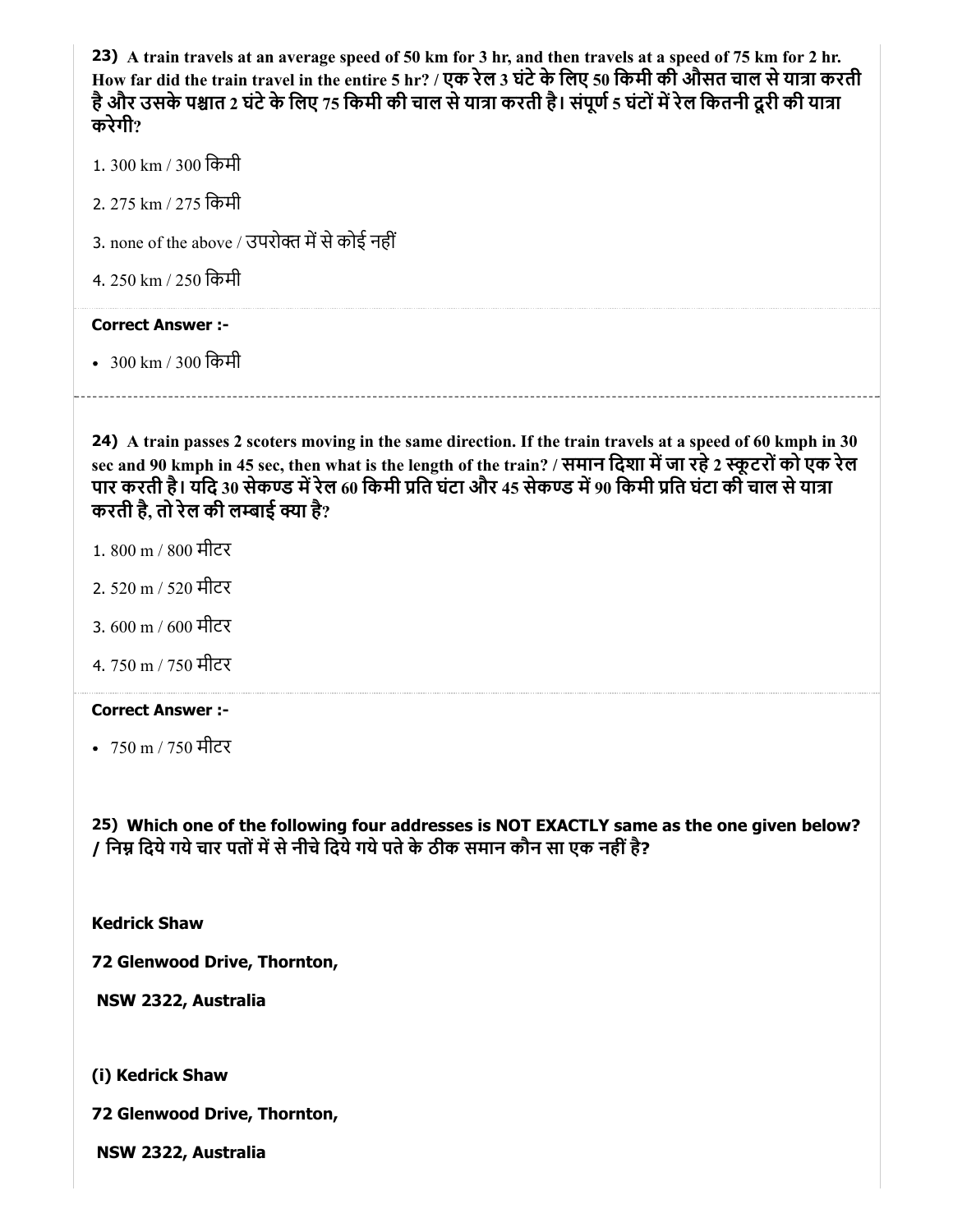(ii) Kedrick Shaw

72 Glenwood Drive, Thornton,

NSW 2322, Australia

(iii) Kedrick Shaw

72 Glenwood Drive, Thornton,

NSW 2322, Australia

(iv) Kedrick Shaw

72 Glemwood Drive, Thornton,

# NSW 2322, Australia

1. iv

2. i

3. ii

4. iii

Correct Answer :-

 $\cdot$  iv

26) Abhi and Prem together have Rs. 3,000. Even after Prem gives Rs. 400 to Abhi, he finds

that he has  $\overline{4}$  the amount Abhi has. How much money does Abhi have now? / अभि और प्रेम के पास कुल 3,000 रुपये हैं। हालांकि, अभि को 400 रुपये देने के पश्चात, प्रेम को ज्ञात होता है कि उसके पास अभि की

धनराशि का $^{-\overline{4}}$  है। यदि ऐसा है, तो वर्तमान में अभि के पास कितनी धनराशि है।

1. Rs. 400 / 400 रुपये

2. Rs. 1,000 / 1,000 पये

3. Rs. 800 / 800 पये

4. Rs. 600 / 600 पये

# Correct Answer :-

• Rs. 600 / 600 रुपये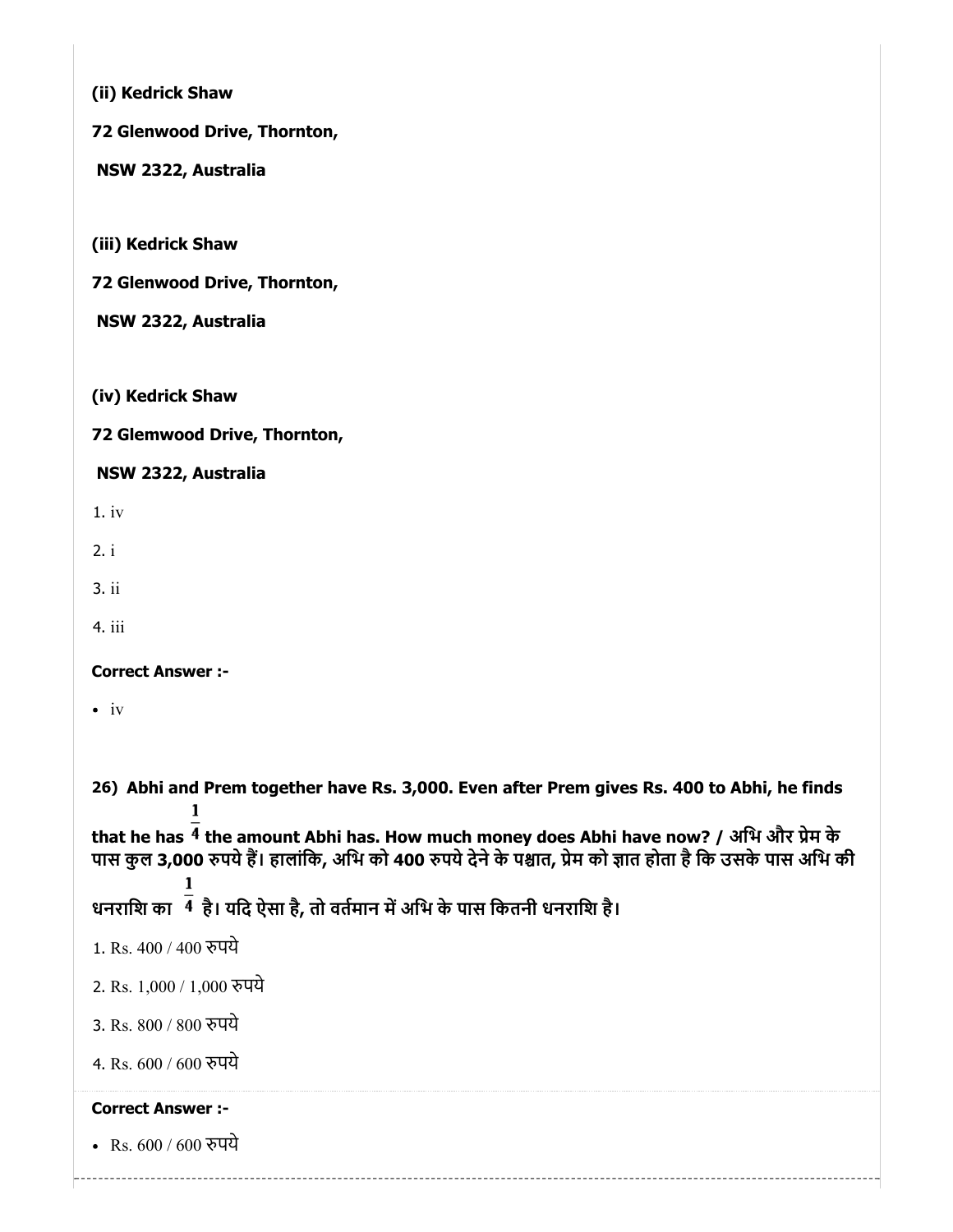27) A triangle and a parallelogram constructed on the same base have equal areas. The height of the parallelogram is 5 cm. What is the height of the triangle? / एक िकोण और समांतर चतुर्भुज जो समान आधार पर बनाए जाते हैं उनके क्षेत्रफल समान हैं। समानांतर चतुर्भुज की ऊँचाई 5 सेमी है। त्रिकोण की ऊँचाई क्या है?

- 1. 10 cm / 10 सेमी
- 2. 12 cm / 12 सेमी
- 3. 2 cm / 2 सेमी
- 4. 5 cm / 5 सेमी

#### Correct Answer :-

• 10 cm / 10 सेमी

# 28) The LCM of 3a and 15ab is: / 3a और 15ab का लघुत्तम समापवत्ये है:

- 1. 13ab
- 2. 15ab
- 3. 14ab
- 4. ab

#### Correct Answer :-

15ab

29) The series given below contains a sequence of alphabets and numbers. Identify the incorrect combination: / नीचे दी गई श्रृंखला में, अक्षरों और संख्याओं का एक क्रम निहित हैं। गलत संयोजन पहचानिए: i.hpopr8752rpoph

ii.hpopr8752rpoph

iii.hpopr8752rpoph

iv.hpopr8952rpoph

1. iv

- 2. i
- 3. ii
- 
- 4. iii

Correct Answer :-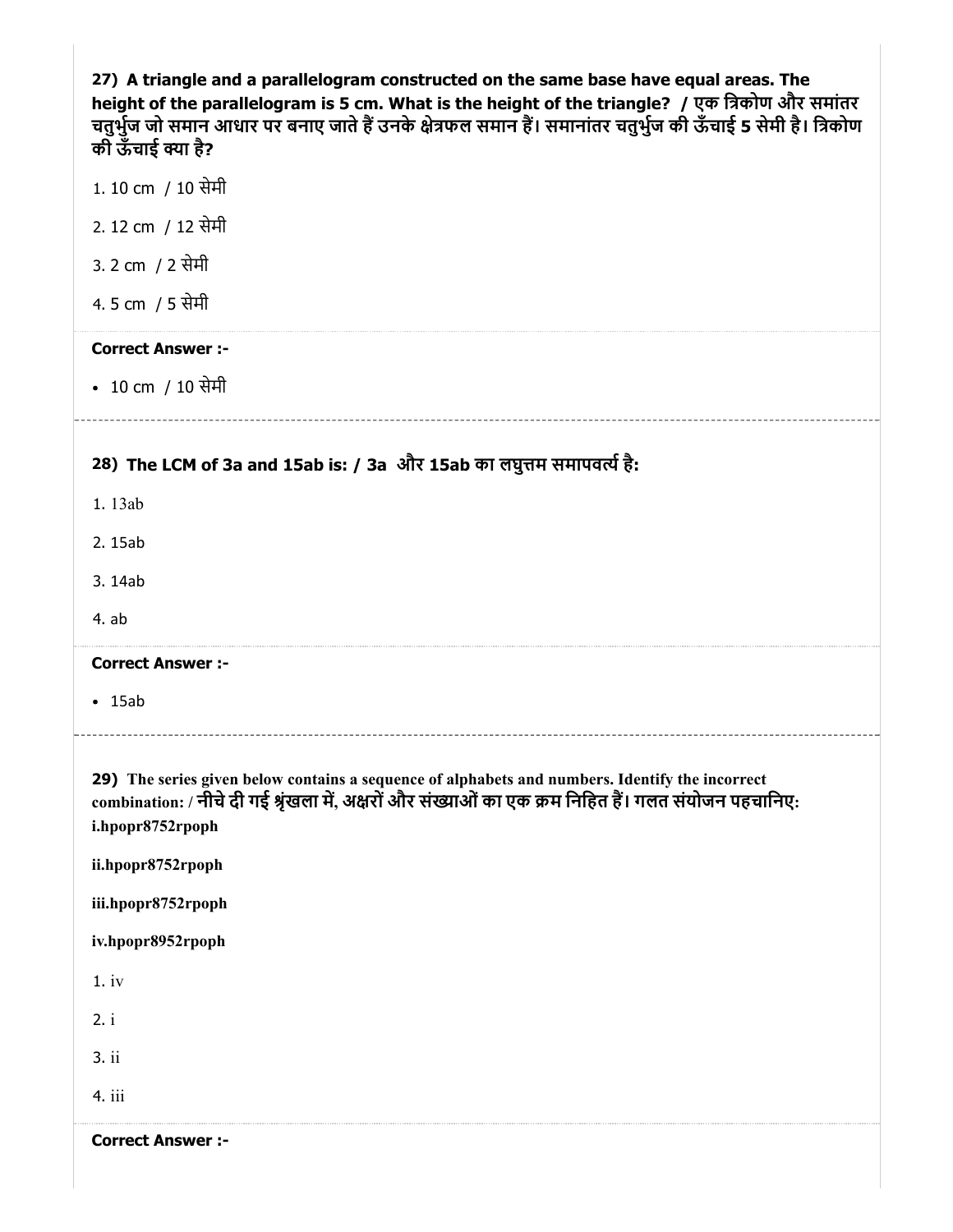30) Find the average. / औसत िनकािलये। 33, 40, 47, 54, 61 & 71 1. 55 2. 51 3. 49 4. 53

# Correct Answer :-

 $• 51$ 

 $\cdot$  iv

Topic:- Science and Simple Arithmetic

$$
1) \quad \text{If } \frac{3x-8}{2x} = 1 \text{, then } x = \underline{\qquad} \qquad / \text{ and } \frac{3x-8}{2x} = 1 \text{, } \text{at } x = \underline{\qquad}
$$

1. 6

2. 8

3. 4

 $4. -8$ 

# Correct Answer :-

8

- 2) The area of the floor of a rectangular hall is 960 sq cm. If carpets of size 6 m  $\times$  4 m are available, the number of carpets required to cover the hall is: / एक आयताकार हॉल की फर्श का क्षेत्रफल 960 वर्ग सेमी. है। यदि कारपेट का उपलब्ध आकार 6 मी. × 4 मी. है, तो हॉल की फर्श को ढकने के लिए कारपेट की आवश्यक संख्या निम्न होगी:
- 1. 45

2. 40

3. 80

4. 60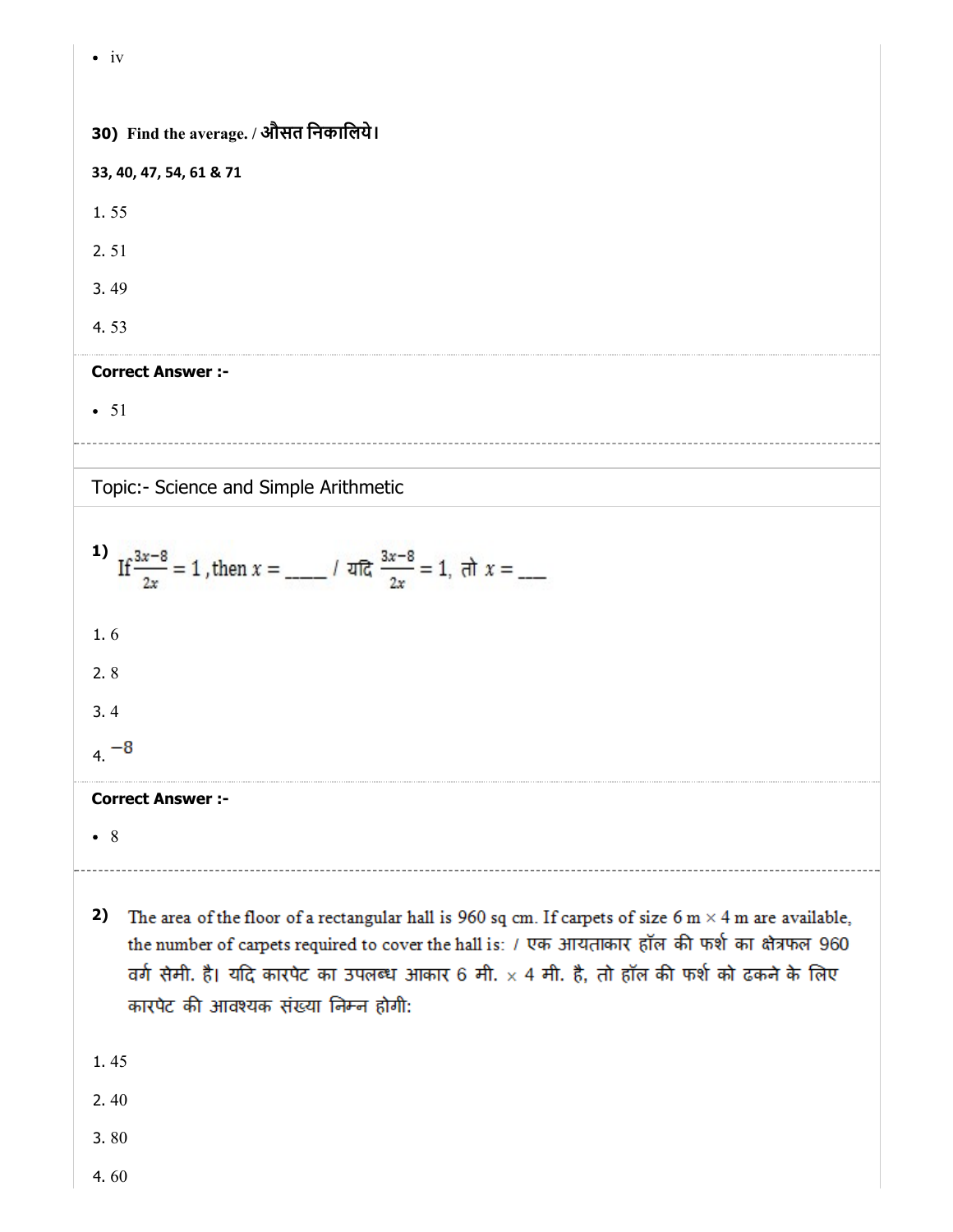| <b>Correct Answer :-</b>                                                                                                                                                        |
|---------------------------------------------------------------------------------------------------------------------------------------------------------------------------------|
| $\bullet$ 40                                                                                                                                                                    |
|                                                                                                                                                                                 |
| 3)                                                                                                                                                                              |
|                                                                                                                                                                                 |
|                                                                                                                                                                                 |
| 1.16                                                                                                                                                                            |
| 2.28                                                                                                                                                                            |
| 3.32                                                                                                                                                                            |
| 4.18                                                                                                                                                                            |
| <b>Correct Answer :-</b>                                                                                                                                                        |
| $\cdot$ 16                                                                                                                                                                      |
|                                                                                                                                                                                 |
| 4) If the adjacent angles of a parallelogram are in the ratio 1:3, then the smaller angle is: / यदि समांतर<br>चतुर्भुज के आसन्न कोणों का अनुपात 1:3 है, तो छोटा कोण निम्न होगा: |
| 1.45                                                                                                                                                                            |
| ۰<br>2.40                                                                                                                                                                       |
| 3.35                                                                                                                                                                            |
| ۰<br>4.75                                                                                                                                                                       |
| <b>Correct Answer :-</b>                                                                                                                                                        |
| $\cdot$ 45 <sup>°</sup>                                                                                                                                                         |
|                                                                                                                                                                                 |
| 5) If a circle has a perimeter of 44 cm, then find its diameter. / यदि एक वृत्त की परिधि 44 सेमी. है, तो इसका<br>व्यास ज्ञात कीजिए।                                             |
| 1. 12 cm / 12 सेमी.                                                                                                                                                             |
| 2. 10 cm / 10 सेमी.                                                                                                                                                             |
| 3. 16 cm / 16 सेमी.                                                                                                                                                             |
| 4. 14 cm / 14 सेमी.                                                                                                                                                             |
| <b>Correct Answer :-</b>                                                                                                                                                        |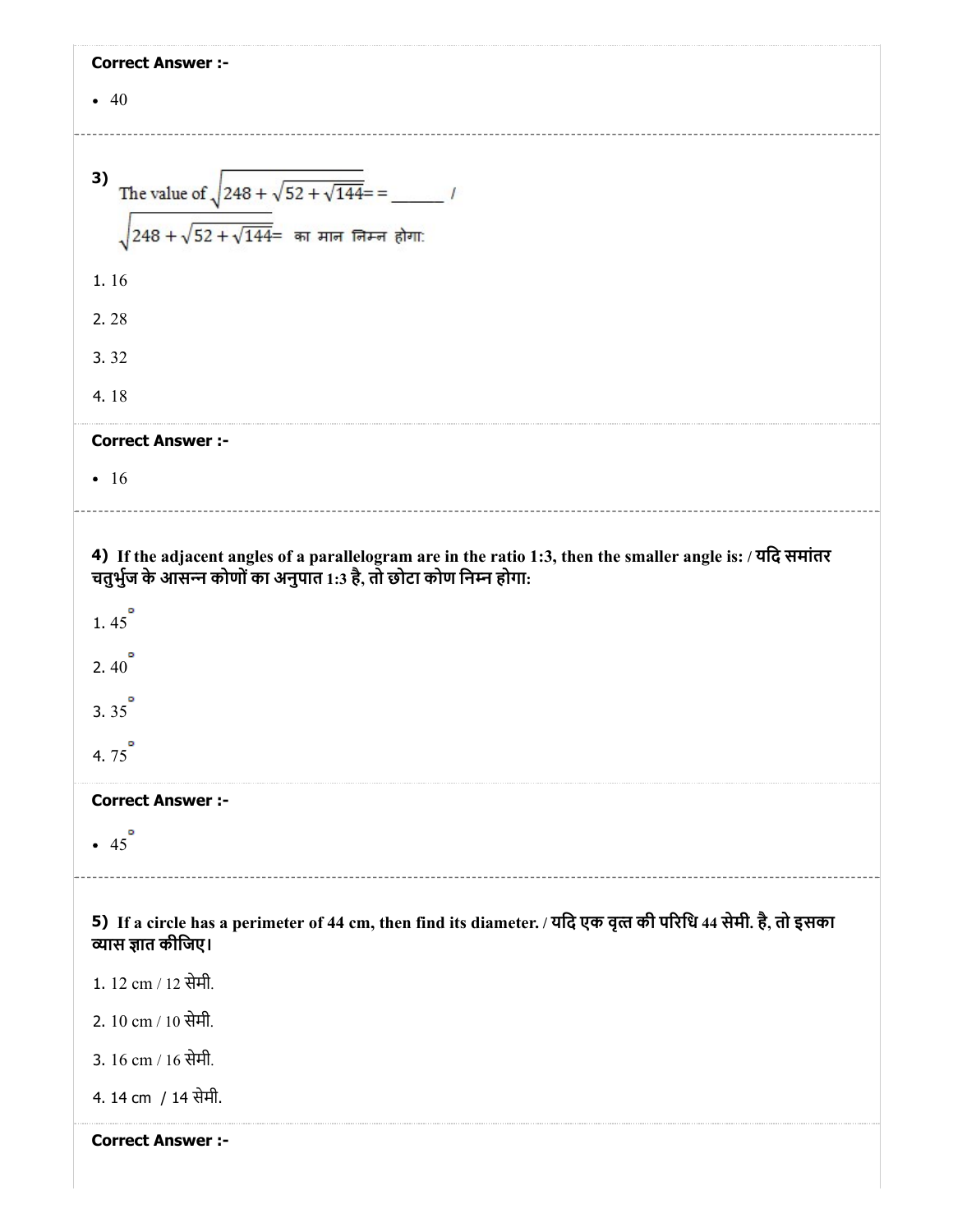# 6) What is the probability of choosing a vowel from English alphabet? / अंग्रेजी वर्णमाला से एक स्वर के चयनित होने की कितनी प्रायिकता होती है?

| 5<br>$\overline{26}$     |  |  |
|--------------------------|--|--|
| <b>Correct Answer :-</b> |  |  |
| $\frac{5}{4.26}$         |  |  |
| 21<br>$\frac{1}{26}$     |  |  |
| 2.1                      |  |  |
|                          |  |  |

# 7) Spot the wrong statement about multicellular organisms. / बहुकोशिकीय जीवों के विषय में गलत तथ्य का चयन कर।

- 1. Each kind of cell is specialised to perform a specific function / प्रत्येक प्रकार की कोशिका विशिष्ट कार्य करने के िलए होती है।
- 2. All cells perform life functions / सभी कोशिकाएं जीवन संबंधी सभी कार्य करती हैं।
- 3. All cells are identical / सभी कोशिकाएं समरूप होती हैं।
- 4. Each cell can exist on their own / प्रत्येक कोशिका का अलग अस्तित्व होता है।

# Correct Answer :-

• All cells are identical / सभी कोशिकाएं समरूप होती हैं।

8) In a plane mirror, a virtual image is always formed: / समतल दर्पण में, आभासी प्रतिबिंब सदैव इसपर िनिमत होती है:

- 1. Behind the mirror / दपण के पीछे
- 2. Behind the object / वतुके पीछे
- 3. At infinite distance from the mirror / दर्पण से अनंत दूरी पर
- 4. In between the object and mirror / वस्तु एवं दर्पण के मध्य में

# Correct Answer :-

Behind the mirror / दपण के पीछे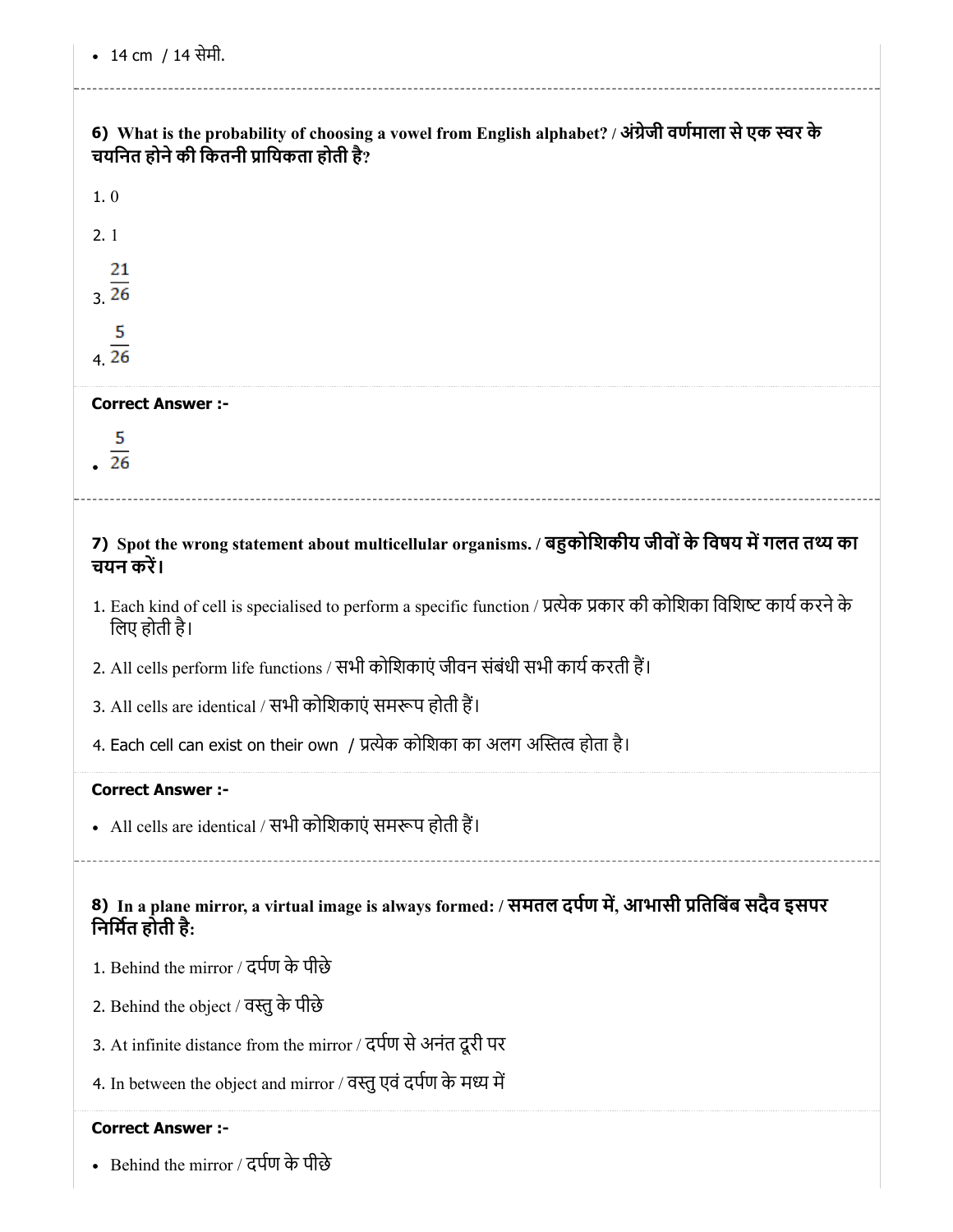|                          | 9) Name the structure which segregates the cell content from surroundings in an animal cell? $/$ 300<br>संचरना का नाम बताइए, जो पशु कोशिका में आस-पास के परिवेश से कोशिका अवयव को पृथक्कृत करती है? |
|--------------------------|-----------------------------------------------------------------------------------------------------------------------------------------------------------------------------------------------------|
|                          | 1. Nucleoplasm / केन्द्रक द्रव्य                                                                                                                                                                    |
|                          | 2. Nuclear membrane / नाभिकीय झिल्ली                                                                                                                                                                |
|                          | 3. Cell wall / कोशिका भित्ति                                                                                                                                                                        |
|                          | 4. Cell membrane / कोशिका झिल्ली                                                                                                                                                                    |
| <b>Correct Answer:-</b>  |                                                                                                                                                                                                     |
|                          | • Cell membrane / कोशिका झिल्ली                                                                                                                                                                     |
|                          | 10) Wheat is a monocot because: / गेहूँ एक बीज पत्री है क्योंकि:                                                                                                                                    |
|                          | 1. It has a fibrous root system / इसमें रेशेदार जड़ प्रणाली है।                                                                                                                                     |
|                          | 2. It has compound leaves / इसमें संयुक्त पत्तियां हैं।                                                                                                                                             |
|                          | 3. The vascular bundles are arranged in a ring / संवहनीय बंडल वलय में व्यवस्थित हैं।                                                                                                                |
|                          | 4. The leaves of the plant have reticulate venation / पौधों की पत्तियों में जालिका रूपी शिरा रचना है।                                                                                               |
| <b>Correct Answer :-</b> |                                                                                                                                                                                                     |
|                          | • It has a fibrous root system / इसमें रेशेदार जड़ प्रणाली है।                                                                                                                                      |
|                          | 11) The value of m, if $7^m = 343$ is:. / यदि $7^m = 343$ है तो m का मान निम्न होगा:                                                                                                                |
| 1.5                      |                                                                                                                                                                                                     |
| 2.3                      |                                                                                                                                                                                                     |
| 3.4                      |                                                                                                                                                                                                     |
| 4.2                      |                                                                                                                                                                                                     |
| <b>Correct Answer :-</b> |                                                                                                                                                                                                     |
| $\bullet$ 3              |                                                                                                                                                                                                     |
|                          |                                                                                                                                                                                                     |
|                          |                                                                                                                                                                                                     |
|                          | 12) The least number by which 36 can be multiplied to make it a perfect cube is: / वह छोटी से<br>छोटी संख्या निम्न है जिससे गुणा करने पर 36 पूर्ण घन बन जाए:                                        |

2. 5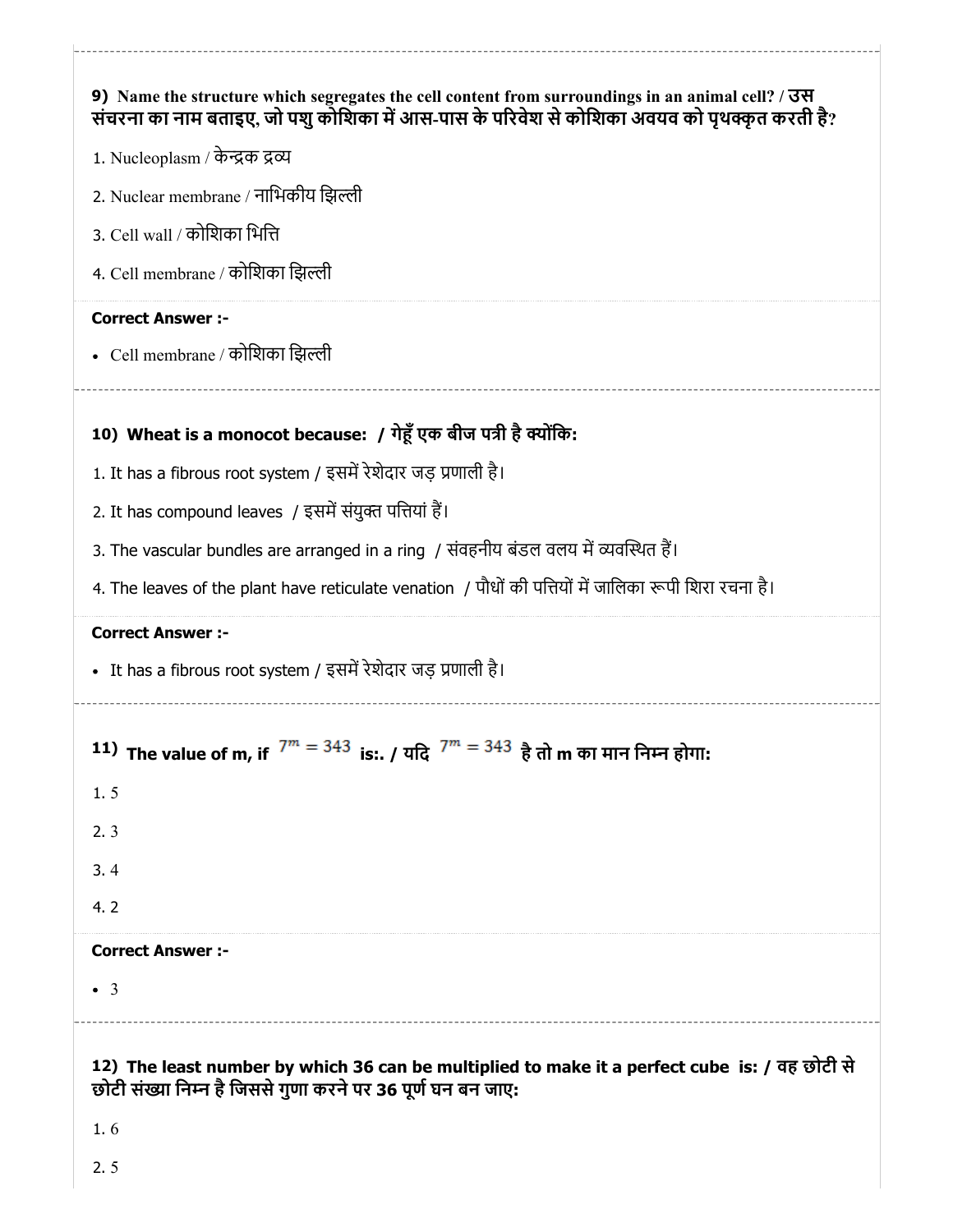| 3.3                                                                                                                                                                                                      |
|----------------------------------------------------------------------------------------------------------------------------------------------------------------------------------------------------------|
| 4.2                                                                                                                                                                                                      |
| <b>Correct Answer:-</b>                                                                                                                                                                                  |
| $\bullet$ 6                                                                                                                                                                                              |
|                                                                                                                                                                                                          |
| 13) If the selling price = Rs. 713 and its cost price = Rs. 620, then gain percentage is: / यदि<br>किसी वस्तु का विक्रय मूल्य = 713 रुपये, और इसका क्रय मूल्य = 620 रुपये है, तो लाभ प्रतिशत निम्न होगा: |
| 1.15.5%                                                                                                                                                                                                  |
| 2. $16%$                                                                                                                                                                                                 |
| 3.19%                                                                                                                                                                                                    |
| 4.15%                                                                                                                                                                                                    |
| <b>Correct Answer :-</b>                                                                                                                                                                                 |
| • $15%$                                                                                                                                                                                                  |
|                                                                                                                                                                                                          |
| 14) The example of connective tissue is: / संयोजी ऊतक का एक उदाहरण है:                                                                                                                                   |
| 1. Cartilage only / सिर्फ उपास्थि                                                                                                                                                                        |
| 2. Bone only / सिर्फ अस्थि                                                                                                                                                                               |
| 3. Blood only / सिर्फ रक्त                                                                                                                                                                               |
| 4. All the above / उपर्युक्त सभी                                                                                                                                                                         |
| <b>Correct Answer :-</b>                                                                                                                                                                                 |
| • All the above / उपर्युक्त सभी                                                                                                                                                                          |
| 15) Asexual reproduction in Amoeba takes place through: / अमोबा में अलैंगिक जनन इसके माध्यम<br>से होता है:                                                                                               |
| 1. Regeneration / पुनरुद्धवन                                                                                                                                                                             |

- 2. Budding / मुकुलन
- 3. Binary fission / द्विविखंडन
- 4. Fragmentation / िवखंडन

# Correct Answer :-

• Binary fission / द्विविखंडन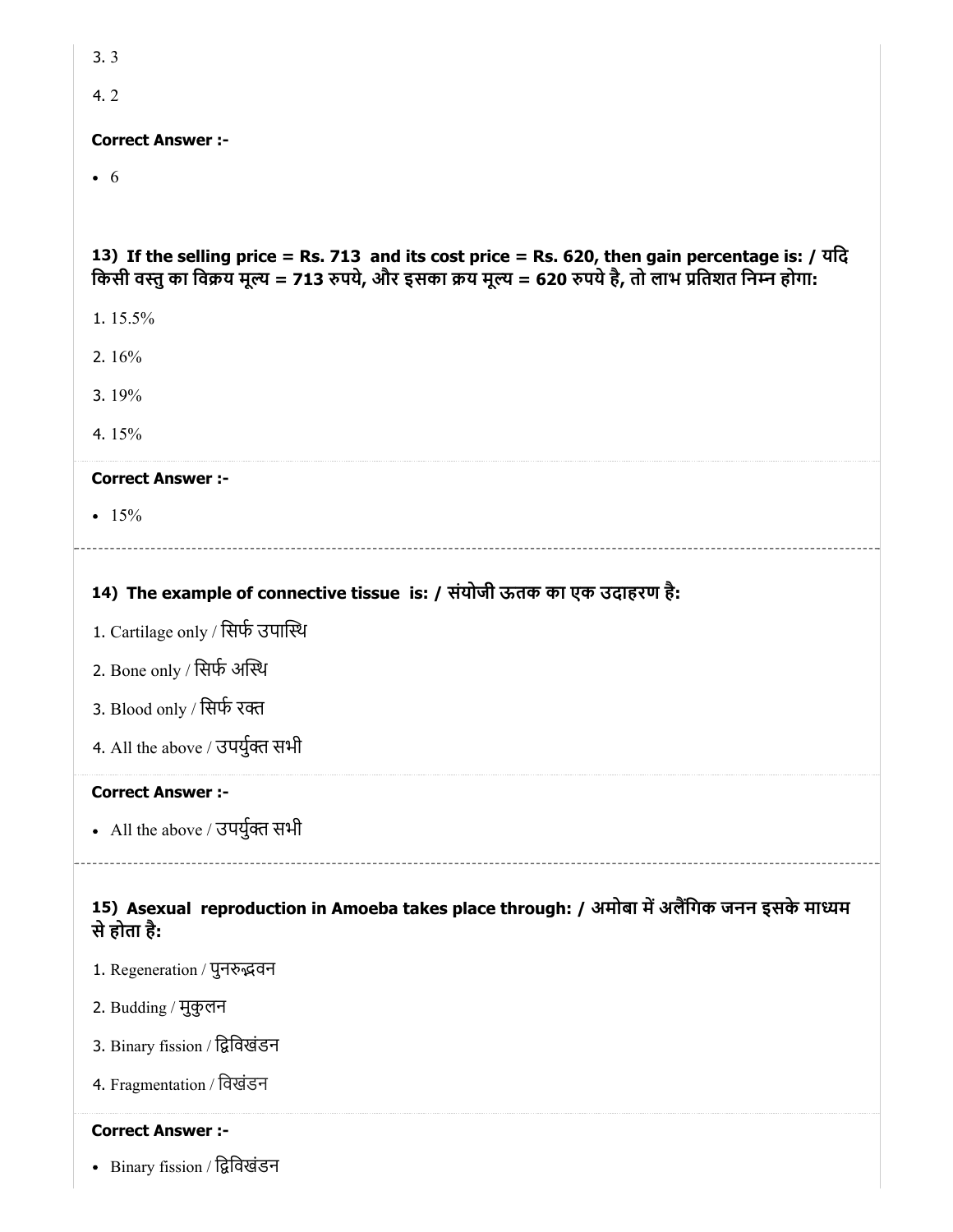16) Opposition to the construction of large dams is due to: / बड़े बांधों के निर्माण का विरोध इस कारण होता है:

- 1. Environmental reasons only / सिर्फ पर्यावरणीय कारण
- 2. Economic reasons only / िसफ आिथक कारण
- 3. Social reasons only / सिर्फ सामाजिक कारण
- 4. All the above / उपर्युक्त सभी

#### Correct Answer :-

• All the above / उपर्युक्त सभी

17) The length, breadth, and height of a cuboid are in the ratio 6:5:3. If its total surface area is 504 sq cm, then its volume is: / एक घनाभ की लंबाई, चौड़ाई तथा ऊंचाई 6:5:3 के अनुपात में हैं। यदि इसका कुल पृष्ठीय क्षेत्रफल 504 वर्ग सेमी. है, तो इसका आयतन निम्न होगा:

- 1. 700 cu cm / 700 घन सेमी.
- 2. 728cu cm / 728 घन सेमी.
- 3. 640 cu cm / 640 घन सेमी.
- 4. 720 cu cm / 720 घन सेमी.

#### Correct Answer :-

720 cu cm / 720 घन सेमी.

18) If Rs. 600 amounts to Rs. 683.20 in two years, when it is compounded annually, then the rate of interest per annum is: / यदि 600 रुपये वार्षिक रूप से चक्रवृद्धि करने पर दो वर्ष में 683.20 रुपये हो जाते हैं, ब्याज दर निम्न होगी:

- 1. 10%
- 2. 8.5%
- 3. 8%
- 4. 9%

#### Correct Answer :-

 $• 8%$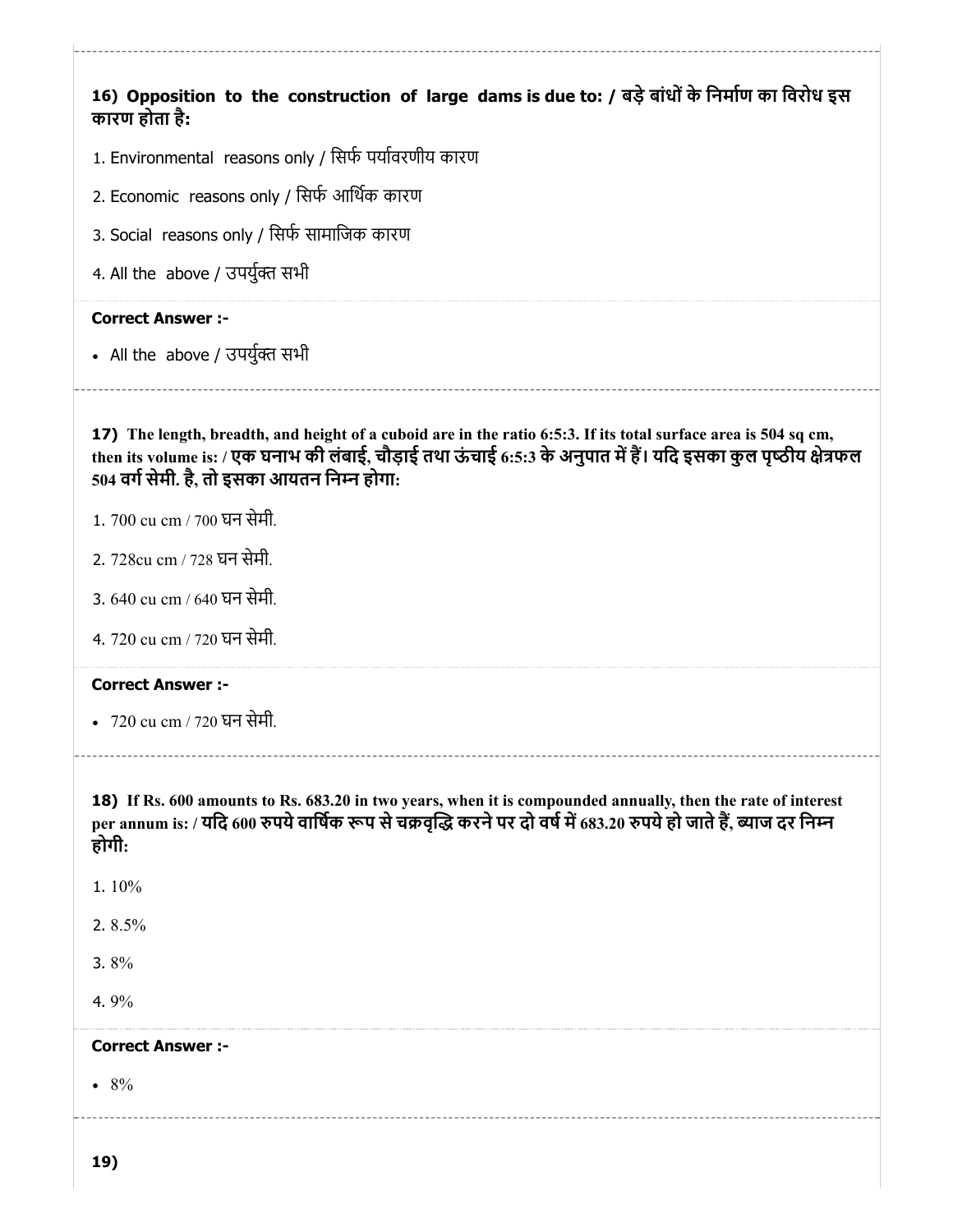The adjacent sides of a rectangle are in the ratio 5:12. If the perimeter of the rectangle is 34 cm, then the length of its diagonal is: / आयत की आसन्न भुजाओं का अनुपात 5:12 है। यदि आयत का परिमाप 34 सेमी. है, तो इसके विकर्ण की लंबाई निम्न होगी-

- 1. 12cm / 12 सेमी.
- 2. 11cm / 11 सेमी.
- 3. 10cm / 10 सेमी.
- 4. 13 cm / 13 सेमी.

# Correct Answer :-

13 cm / 13 सेमी.

20) If a crystal of potassium permanganate is kept in a beaker containing water, the water becomes pink after sometime. What characteristic of matter is inferred through this observation? / यदि पोटैशियम परमैंगनेट का एक रवा एक जल युक्त बीकर में रखा जाए तो कुछ समय पश्चात वह जल गुलाबी हो जाता है। इस प्रेक्षण के द्वारा पदार्थ की कौन सी विशेषता निष्कर्षित की जा सकती है?

- 1. Particles of solids break easily when pressure is applied on them. / ठोस के कणों पर दबाव देने से वे आसानी सेटूट जातेह।
- 2. Particles of matter have space in between them. / पदार्थ के कणों के बीच अंतराल होता है।
- 3. Particles of solids are tightly bound and they are rigid. / ठोस के कण कसकर बंधे होते हैं तथा दृढ़ होते हैं।
- 4. Particles of liquid are loosely bound and they can flow. / द्रव के कण ढीले बंधे होते हैं तथा वे प्रवाहित हो सकते हैं।

#### Correct Answer :-

• Particles of matter have space in between them. / पदार्थ के कणों के बीच अंतराल होता है।

# 21) Which one of the following is a thermoplastic?/ निम्न में से कौन सा एक तापसुघट्य है?

- 1. Melamine / मेलएमीन
- 2. Vulcanized rubber / विनत रबड़
- 3. PVC / पीवीसी
- 4. Bakelite / बेकेलाइट

#### Correct Answer :-

• PVC / पीवीसी

22) When a bar magnet is cut into two equal parts, then: / जब एक दंड चुम्बक दो बराबर भागों में काटा जाता है, तो: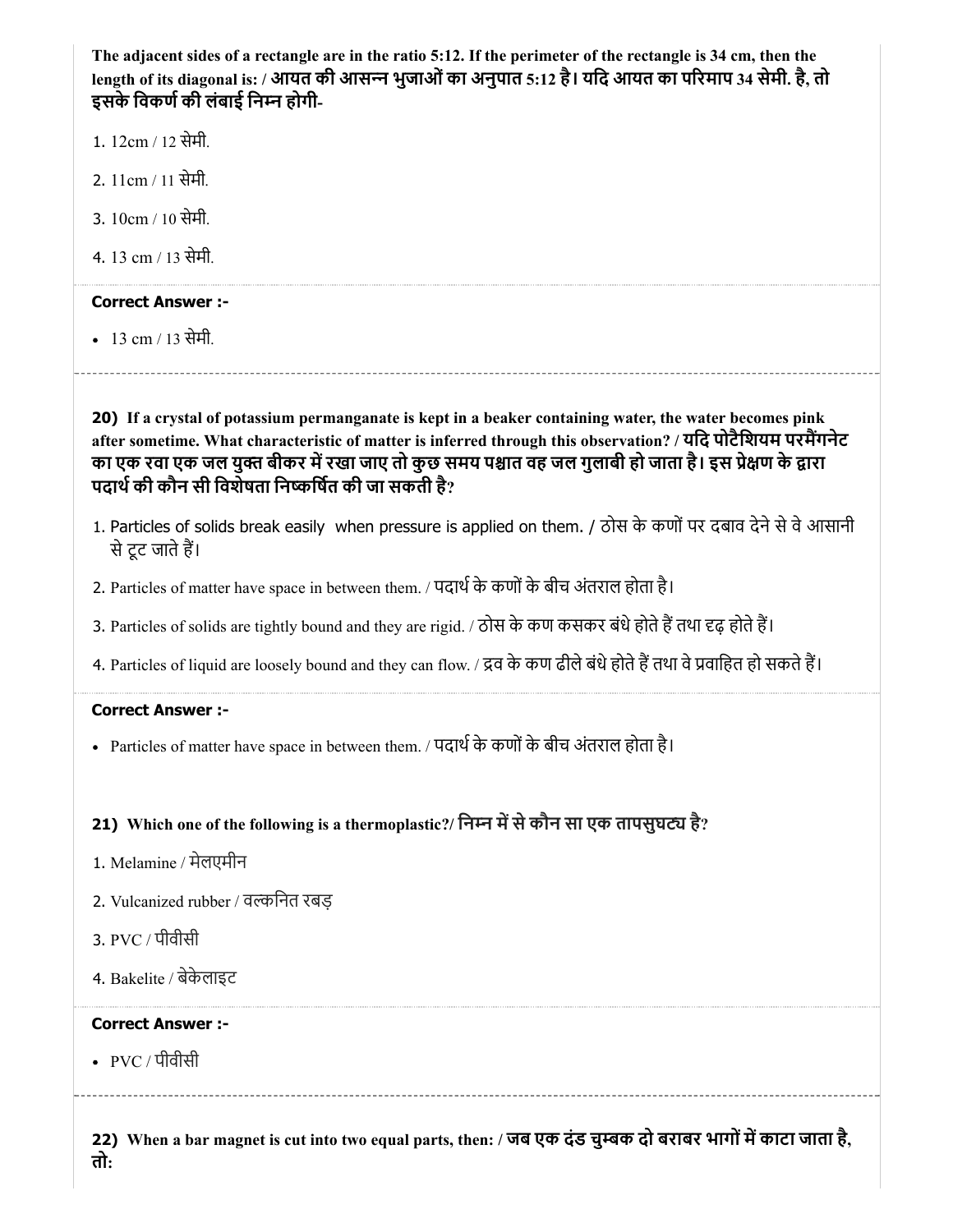| 1. One part will get north pole and the other part will get south pole / एक भाग उत्तरी ध्रुव हो जाता है और<br>दूसरा भाग दक्षिणी ध्रुव हो जाता है।                                                            |
|--------------------------------------------------------------------------------------------------------------------------------------------------------------------------------------------------------------|
| 2. Magnetism of both the parts will be lost / दोनों भागों का चुम्बकत्व चला जाता है।                                                                                                                          |
| 3. Pole strength of both the part will be increased / दोनों भागों की ध्रुव सामर्थ्य में वृद्धि हो जाती है।                                                                                                   |
| 4. Each part will become a magnet / प्रत्येक भाग एक चुम्बक बन जाता है।                                                                                                                                       |
| <b>Correct Answer :-</b>                                                                                                                                                                                     |
| • Each part will become a magnet / प्रत्येक भाग एक चुम्बक बन जाता है।                                                                                                                                        |
| 23) Solar cells are made up of: / सौर सेल इसके बने होते हैं:                                                                                                                                                 |
| 1. Insulators / इंसुलेटर                                                                                                                                                                                     |
| 2. Semiconductors / अर्द्धचालक                                                                                                                                                                               |
| 3. Superconductors / अतिचालक                                                                                                                                                                                 |
| 4. Conductors / चालक                                                                                                                                                                                         |
| <b>Correct Answer :-</b>                                                                                                                                                                                     |
| • Semiconductors / अर्द्धचालक                                                                                                                                                                                |
| 24) Which kind of muscle gets tired by prolonged periods of activity? / किस प्रकार की पेशी लंबी गतिविधि के<br>द्वारा थक जाती है?<br>1. Cardiac / हृदयी<br>2. Muscles will not get tired / पेशी नहीं थकती हैं |
| 3. Striated / धारीदार                                                                                                                                                                                        |
| 4. Non-striated / धारीरहित                                                                                                                                                                                   |
| <b>Correct Answer :-</b>                                                                                                                                                                                     |
| • Striated / धारीदार                                                                                                                                                                                         |
| 25) Which of the following provides polar bear insulation against extreme cold? / निम्नलिखित में से क्या<br>अत्यधिक ठंड के विरुद्ध ध्रुवीय भालू को रोधन प्रदान करता है?                                      |
|                                                                                                                                                                                                              |
| 1. Pointed mouth / तीक्ष्ण मुख                                                                                                                                                                               |
| 2. Fat layer / वसा परत                                                                                                                                                                                       |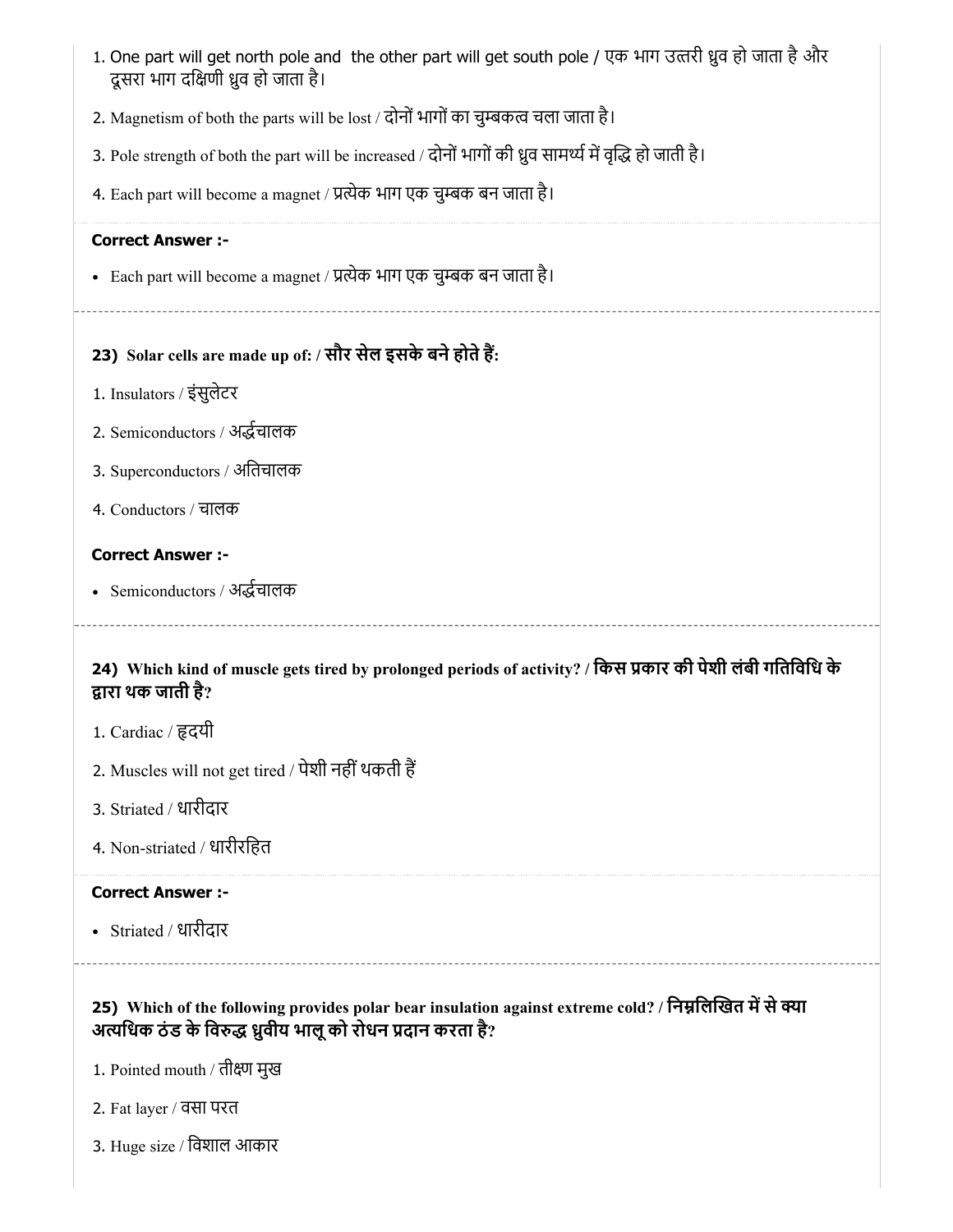4. White fur / सफेद फर

#### Correct Answer :-

Fat layer / वसा परत

है?

26) Which of the following is an example of contact force? / निम्नलिखित में से कौन एक संपर्क बल का उदाहरण

- 1. Magnetic force / चुकीय बल
- 2. Electrostatic force / थर वैद्ुयत बल
- 3. Gravitational force / गुरूत्वीय बल
- 4. Frictional force / घर्षी बल

#### Correct Answer :-

• Frictional force / ঘৰ্ষী ৰল

27) One of the functions mentioned below is not performed by the 'C' shaped cartilaginous rings in the trachea. Identify the same. / नीचे दिए गए प्रकार्यों में से एक कार्य श्वास-नली में 'C' आकार वाले उपास्थि युक्त वलयों द्वारा नहीं किया जाता है। उसे पहचानिये।

- 1. It provides support / यह टेक प्रदान करता है।
- 2. It helps in the absorption of  $O_2$  / यह  $O_2$  के अवशोषण में मदद करता है।
- 3. It allows uninterrupted flow of air  $\prime$  यह हवा के अविच्छिन्न प्रवाह की अनुमति देता है।
- 4. It prevents collapse of the trachea  $\overline{I}$  यह श्वास नली के निपात को रोकता है

#### Correct Answer :-

• It helps in the absorption of  $O_2$  / यह  $O_2$  के अवशोषण में मदद करता है।

28) Find the quotient:  $(4x^3 - 2x^2 - 3) \div (2x^2 - 1)$   $(4x^3 - 2x^2 - 3) \div (2x^2 - 1)$  का भागफल ज्ञात कीिजए।

- $12x + 4$
- 2.  $2x 4$
- $3.2x + 1$
- $4.2x-1$

Correct Answer :-